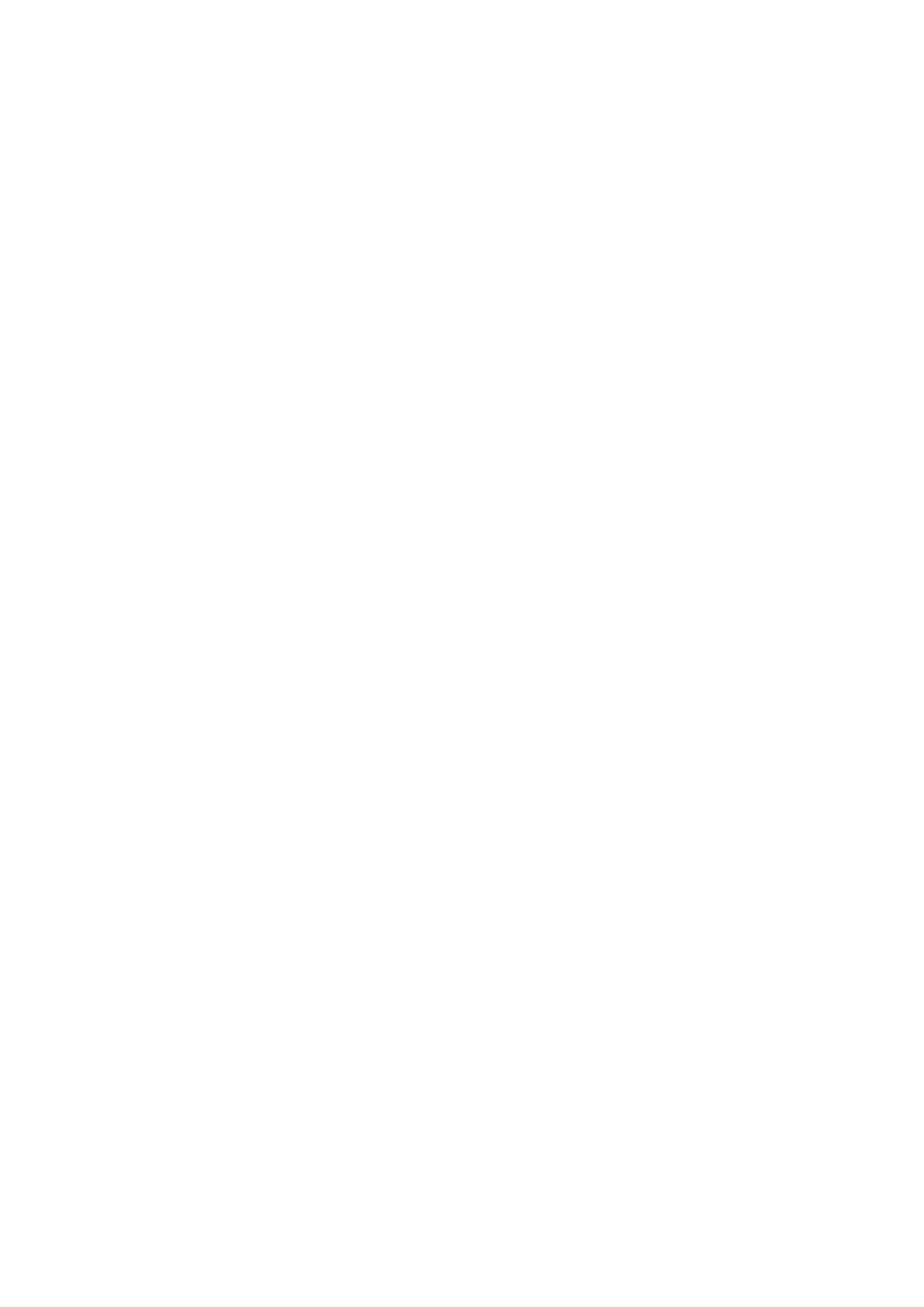# **REPORT OF THE BOARD OF TRUSTEES**

FOR THE YEAR ENDED 31st MARCH 2021

The Trustees submit their report and the financial statements of the Royal Medical Benevolent Fund (RMBF) for the year ended 31<sup>st</sup> March 2021. These were approved by the Board on 24<sup>th</sup> June 2021.

The financial statements comply with the Charities Act 2011, the Companies Act 2006, the Charities and Trustee Investment (Scotland) Act 2005, the Charities Accounts (Scotland) Regulations 2006 (as amended), the Rules and Articles of Association of the RMBF, and Accounting and Reporting by Charities: Statement of Recommended Practice applicable to charities preparing their accounts in accordance with the Financial Reporting Standard applicable in the UK and Republic of Ireland (FRS 102) (second edition issued October 2019).

# **1. OUR CHARITABLE OBJECTS**

The objects of the RMBF are to prevent or relieve poverty and to relieve need arising from youth, age, ill health, disability and bereavement among people who are doctors or who have worked as doctors, and medical students and the dependants of all such individuals.

# **2. OUR AIMS, OBJECTIVES AND ACTIVITIES**

### **2.1 Our aims**

The RMBF aims to support doctors and their families through times of crisis and great hardship. We aim to help our beneficiaries to become independent and self-sufficient, and we may be able to consider longer term support when this is not possible.

Our Medical Student Programme aims to help medical students who are facing exceptional hardship to finalise their studies, qualify as doctors and complete their foundation years.

Our Refugee Doctors Programme works with key partners to help refugee doctors to secure GMC registration on successful completion of their exams and subsequently to obtain supervised employment in a training post in the NHS.

In addition we aim to keep under review emerging needs relating to doctors, medical students and their families.

### **2.2 Our objectives for 2020/21**

Our key objectives were:

- To provide appropriate financial support to all eligible applicants and beneficiaries in need of help
- To continue the development of the RMBF volunteer network
- To raise the profile of the Charity in the profession so that those needing help know where to turn
- To develop partnerships with relevant organisations to maximise the Charity's impact
- To diversify and grow the Charity's income streams so that we can respond to increasing demand for our help
- To commission research to identify the extent of unmet need in doctors, medical students and families in financial difficulty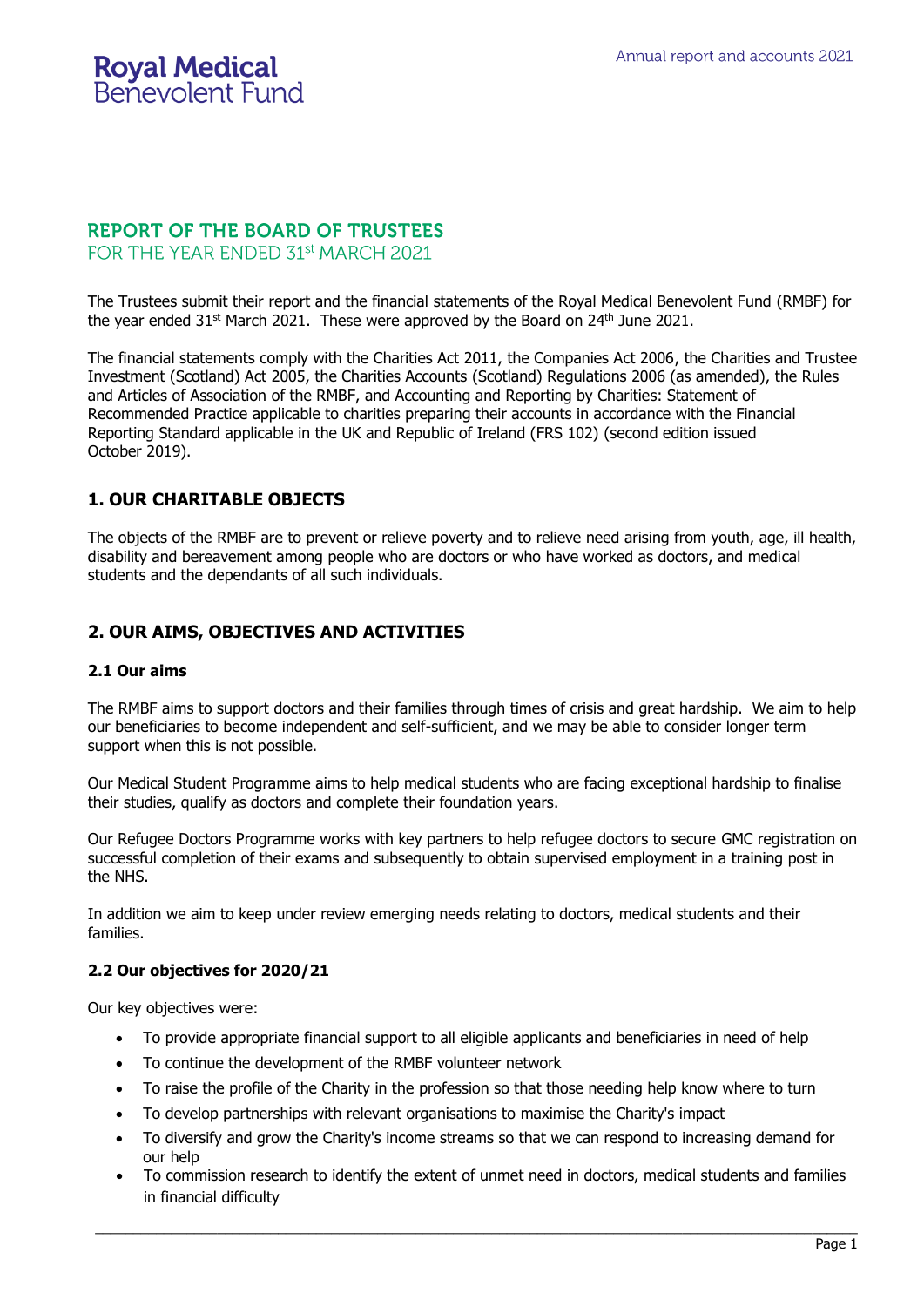## **REPORT OF THE BOARD OF TRUSTEES (Continued)** FOR THE YEAR ENDED 31st MARCH 2021

## **2. OUR AIMS, OBJECTIVES AND ACTIVITIES (Continued)**

### **2.3 Our charitable activities**

**2.3.1 Grant making** (the award of grants amounting to £421,986 in 2020/21).

The RMBF provides grants and loans to help with living costs, back to work and retraining costs, home adaptations and specialist equipment.

The Grants and Awards Committee meets regularly to consider applications for assistance from those in financial hardship.

The Board of Trustees keeps the Charity's grant making policies under regular review to ensure they are effective in meeting the Charity's aims and objectives.

### **2.3.2 DocHealth**

DocHealth provides confidential, specialist-led support for doctors experiencing mental health issues. The service is supported jointly by the RMBF and the BMA. DocHealth helped 392 doctors in the course of this very demanding year with a range of issues such as anxiety, depression and burnout.

DocHealth has now helped over 1,000 doctors in total.

#### **2.3.3 Money advice**

In 2020/21 the RMBF's specialist money advisor helped beneficiaries with advice to secure state benefits to which they are entitled to a total value of £47,983 in addition to securing savings of £8,187 through debt renegotiation.

The RMBF also provided specialist online money advice to 76 medical students this year.

#### **2.3.4 Online support**

The RMBF website received a total of 102,184 visitors this year. We are continuing to develop the site and add content which make it as easy as possible to access RMBF's services and to get support on a range of subjects from wellbeing to money advice, volunteering to fundraising.

In June 2020 we launched a new web-based support service in partnership with Rightsteps; this offers wellbeing sessions on a variety of topics from burnout and stress to alcohol dependency and smoking. In the ten months between June and March, 379 people tried the find out more sessions, with the most popular being Stress at work, 5 ways to wellbeing, Preventing burnout, Motivation, and Anxiety. Forty people then registered on the platform to use the more detailed CBT based support programmes which involve typically six to eight separate sessions.

Work was carried out on the new hubs for doctors and medical students, which are due to go live on the website shortly. This will include a dedicated area covering content supporting doctors returning to work and a new Return to Work Vital Signs guide.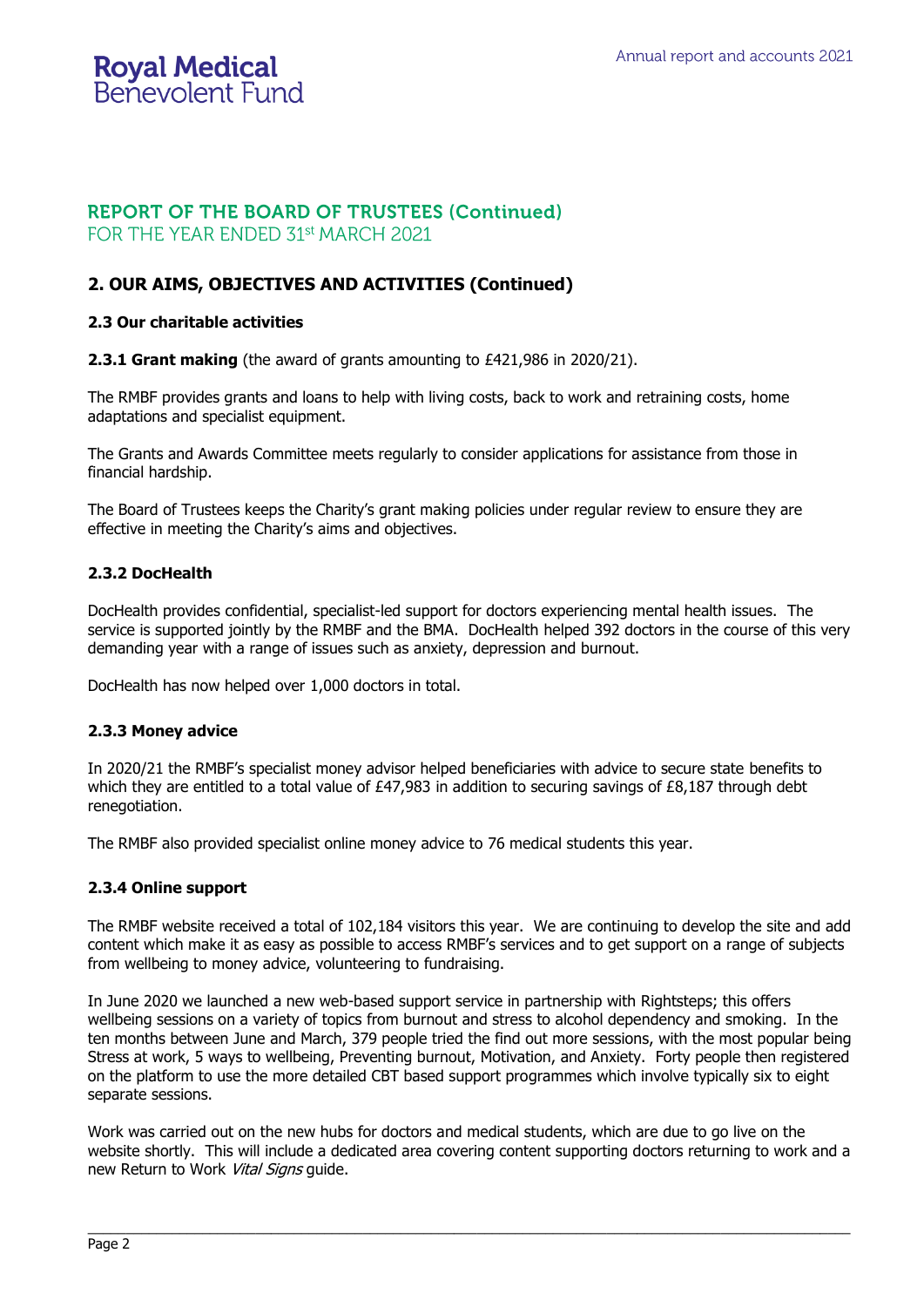# **REPORT OF THE BOARD OF TRUSTEES (Continued)**

FOR THE YEAR ENDED 31st MARCH 2021

# **3. PUBLIC BENEFIT REQUIREMENT**

The Board of Trustees confirms that it has complied with the duty set out in the Charities Act to have regard to the Charity Commission's guidance on public benefit when exercising its powers and duties.

The Trustees are aware of the guidance and have taken it into account when determining the activities undertaken by the Charity. To fulfil the RMBF's charitable objectives the Charity provides a range of support as follows:

- Monthly grants to help with essential day-to-day living costs
- Back-to-work awards for doctors returning to work after a period of illness
- Help with purchasing specialist equipment
- Help with purchasing disability adaptations for a car or home
- Money and debt management advice
- Telephone befriending, for those who are isolated and in need of support
- Coach-mentoring support for beneficiaries seeking a return to employment

The potential beneficiaries who are eligible to be considered for support include over 330,000 doctors registered with the GMC as well as an unknown number of retired doctors who are no longer registered. A conservative estimate is that each doctor has on average 1.5 dependants, producing a further 495,000 dependants. In addition, there are now over 40,000 medical students.

The work undertaken by doctors in providing medical diagnosis, treatment and care for the people of the United Kingdom is clearly of great public benefit. The phenomenal response of doctors to the Covid-19 pandemic is a powerful demonstration of this. By helping doctors through their own individual periods of need, so that they can return to medical practice where appropriate, a further public benefit is provided.

Our Medical Student Programme, which helps medical students facing unexpected and exceptional hardship to finalise their studies to qualify as doctors and complete their foundation years, further extends the public benefit provided by the Charity.

# **4. OUR ACHIEVEMENTS AND PERFORMANCE**

### **4.1 Principal funding sources and how expenditure in the year under review has supported the key objectives of the Charity**

The principal funding sources in 2020/21, in order of financial importance, were: investment income, donations and legacies.

All income is used to support the Charity's key objectives, as identified in section 2.2 above. In 2020/21 this included the following:

• A total of 287 beneficiaries were helped by the Charity, including direct financial support for 270 beneficiaries across the UK

\_\_\_\_\_\_\_\_\_\_\_\_\_\_\_\_\_\_\_\_\_\_\_\_\_\_\_\_\_\_\_\_\_\_\_\_\_\_\_\_\_\_\_\_\_\_\_\_\_\_\_\_\_\_\_\_\_\_\_\_\_\_\_\_\_\_\_\_\_\_\_\_\_\_\_\_\_\_\_\_\_\_\_\_\_\_\_\_\_\_\_\_\_\_\_\_\_\_\_\_

• £421,986 in grants awarded to those in financial hardship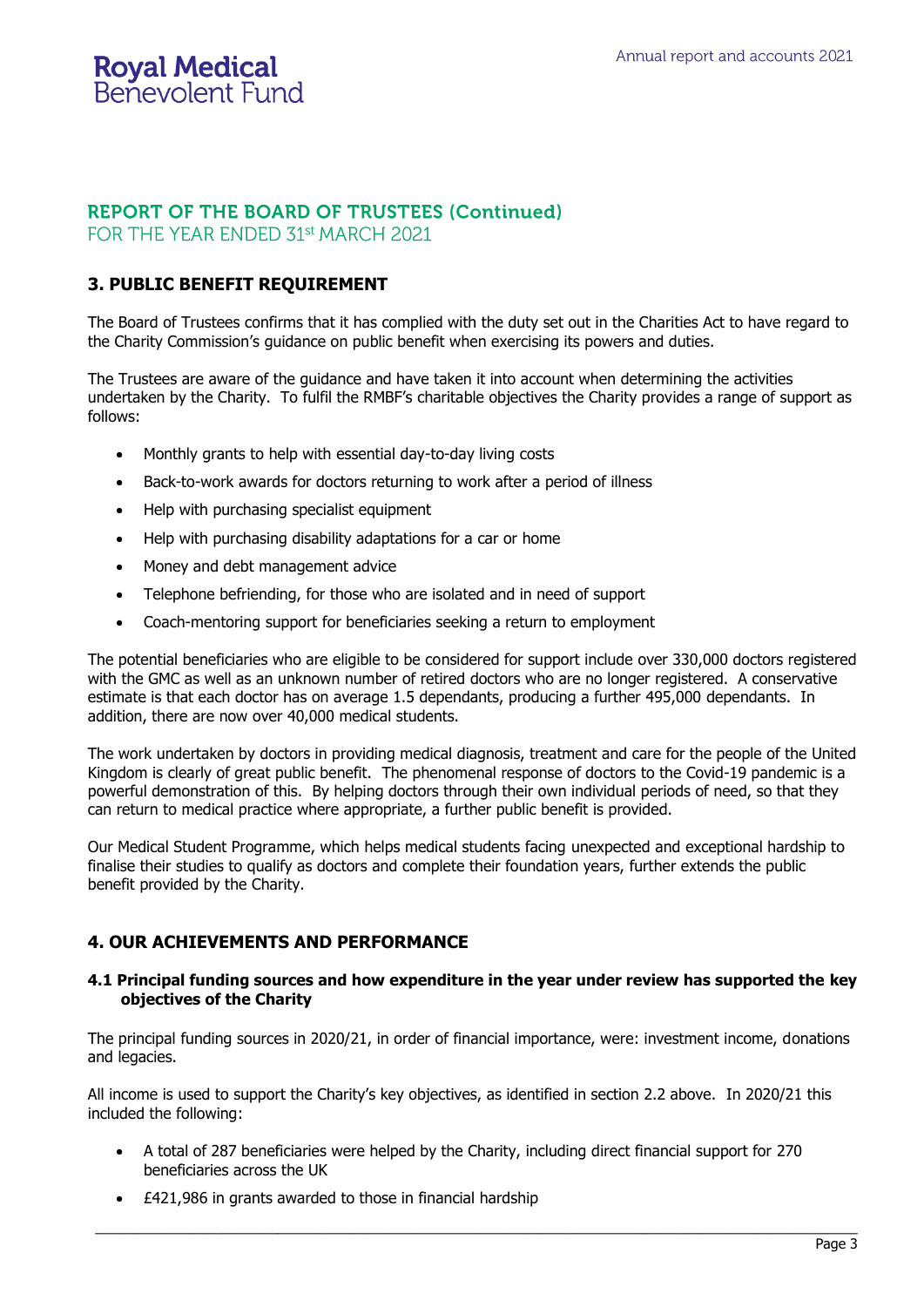# **REPORT OF THE BOARD OF TRUSTEES (Continued)**

FOR THE YEAR ENDED 31st MARCH 2021

# **4. OUR ACHIEVEMENTS AND PERFORMANCE (Continued)**

- Specialist money advice which assisted beneficiaries to secure a further £47,983 in statutory benefits, in addition to securing savings of £8,187 through debt renegotiation
- Back to work support for doctors following a period of ill health
- Support for medical students in exceptional and unexpected hardship
- Support for refugee doctors retraining to practise medicine in the UK
- Development of the RMBF volunteer network
- Web based information, wellbeing and advice services
- Dedicated online money advice for medical students
- Support for the DocHealth psychotherapeutic consultation service

|         | <b>Objective</b>                                                                                             | <b>Achievement</b>                                                                                                                                                                                                                                                                                                                                                                                                                                                                                                                                                                                                                                                                                                                                                                                                                                                                                                                                                                                                                                                                                                                                                                                                                             |
|---------|--------------------------------------------------------------------------------------------------------------|------------------------------------------------------------------------------------------------------------------------------------------------------------------------------------------------------------------------------------------------------------------------------------------------------------------------------------------------------------------------------------------------------------------------------------------------------------------------------------------------------------------------------------------------------------------------------------------------------------------------------------------------------------------------------------------------------------------------------------------------------------------------------------------------------------------------------------------------------------------------------------------------------------------------------------------------------------------------------------------------------------------------------------------------------------------------------------------------------------------------------------------------------------------------------------------------------------------------------------------------|
| help    | 1. To provide appropriate<br>financial support to all<br>eligible applicants and<br>beneficiaries in need of | A total of £478,156 was awarded or secured for 270 beneficiaries across the<br>UK this year.<br>A further 17 beneficiaries received specialist money advice, telephone<br>befriending or coach mentoring support.                                                                                                                                                                                                                                                                                                                                                                                                                                                                                                                                                                                                                                                                                                                                                                                                                                                                                                                                                                                                                              |
| network | 2. To continue the<br>development of the<br><b>RMBF</b> volunteer                                            | Our volunteers are the backbone of the RMBF, providing vital support to our<br>beneficiaries and promoting our work throughout the medical profession.<br>Over the past year RMBF volunteers have overcome lockdown restrictions<br>and other obstacles arising from the pandemic to continue promoting the<br>work of the charity and supporting our beneficiaries. We have also<br>developed our digital resources to enable them to better raise our profile<br>online.<br>Our volunteers have continued to undertake a variety of different activities,<br>mostly virtually such as zoom presentations and podcasts. Our fundraisers<br>have been particularly successful raising money through a mixture of<br>individual events and online activities.<br>The number of medical student volunteers promoting our work in UK medical<br>schools has continued to grow. And our cohort of volunteer coach-mentors<br>have been providing specialist telephone and remote coaching to<br>beneficiaries looking to return to work after a period of ill health.<br>We have over 200 volunteers and we are very grateful for the hard work and<br>commitment demonstrated across the RMBF volunteer network during such<br>challenging times. |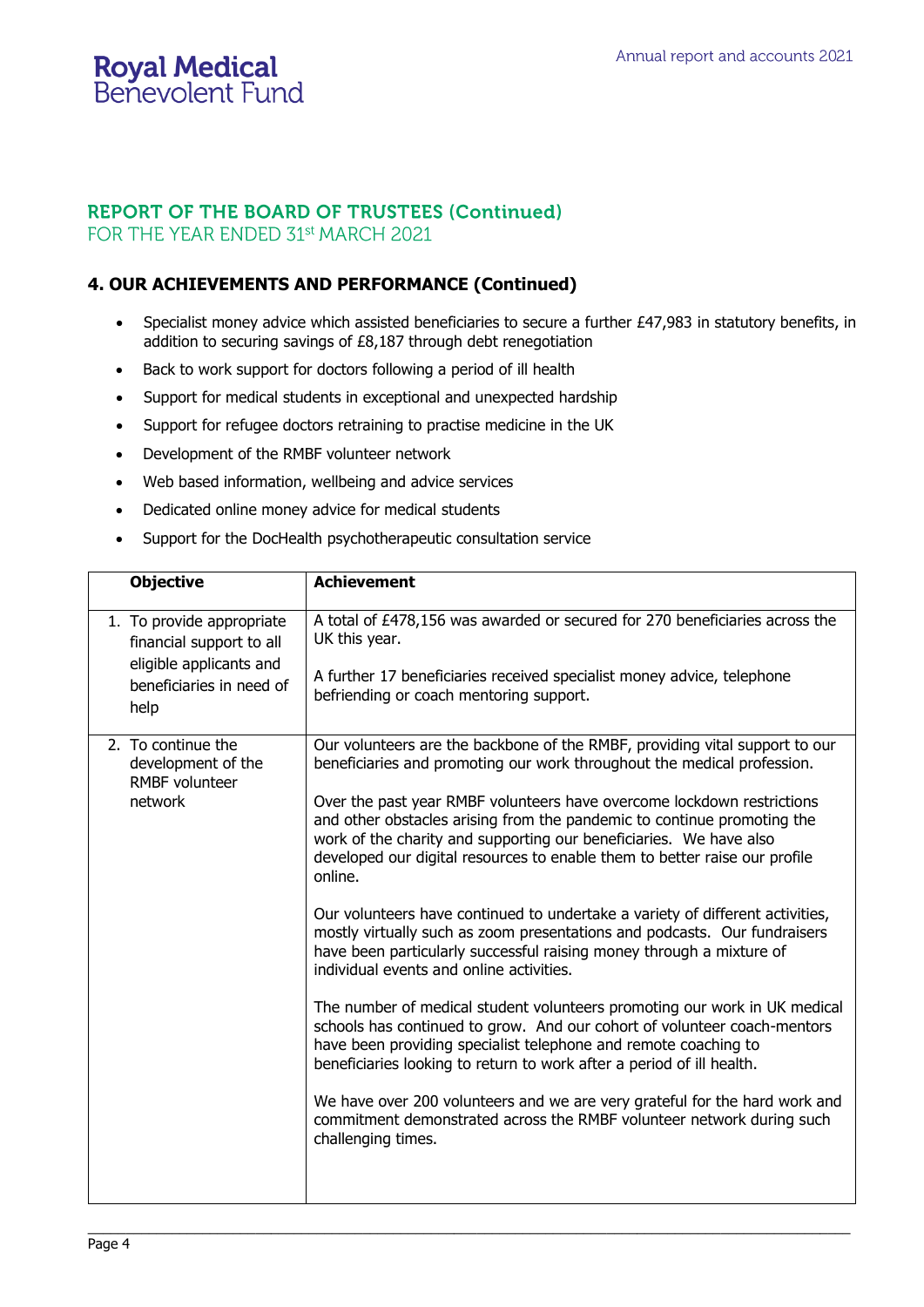### **REPORT OF THE BOARD OF TRUSTEES (Continued)** FOR THE YEAR ENDED 31st MARCH 2021

# **4. OUR ACHIEVEMENTS AND PERFORMANCE (Continued)**

| <b>Objective</b>                                                                                                            | <b>Achievement</b>                                                                                                                                                                                                                                                                                                                                                                                                      |
|-----------------------------------------------------------------------------------------------------------------------------|-------------------------------------------------------------------------------------------------------------------------------------------------------------------------------------------------------------------------------------------------------------------------------------------------------------------------------------------------------------------------------------------------------------------------|
| 3. To raise the profile of<br>the Charity in the<br>profession so that those<br>needing help know<br>where to turn          | Our staff, trustees and volunteers have continued to use a range of channels<br>to raise the profile of the RMBF. With lockdown and the cancellation of all<br>events we have changed the focus of our profile raising to digital and print<br>media.                                                                                                                                                                   |
|                                                                                                                             | We significantly increased our reach and engagement on Twitter, Instagram<br>and Facebook through more consistent posting and the creation of an RMBF<br>style based on the RMBF brand. This was supported by targeted advertising<br>on Facebook to reach new audiences and promote our services. This led to<br>an increase in engagement with our services and enquiries for help.                                   |
|                                                                                                                             | These activities on social media also led to increased opportunities to work<br>with partners, recruit new volunteers and fundraisers and has led to greater<br>awareness and extended the reach and impact of the Charity.                                                                                                                                                                                             |
| 4. To develop partnerships<br>with relevant<br>organisations to<br>maximise the Charity's                                   | We have continued to build on our programme of meetings with medical<br>organisations to help identify new and emerging needs and how best the<br>RMBF could respond to those needs.                                                                                                                                                                                                                                    |
| impact                                                                                                                      | We have developed our partnership with the BMA to support DocHealth, the<br>confidential psychotherapeutic support service for doctors. The service has<br>responded to meet exceptional demand during the Covid pandemic and has<br>helped 392 doctors this year. A total of over 1,000 doctors have now been<br>helped by the service, the majority of these being junior doctors.                                    |
|                                                                                                                             | We continue to work closely with the Association of Anaesthetists on<br>developing our joint wellbeing partnership as lockdown restrictions are eased.<br>We will be resuming our joint volunteering initiative to recruit RMBF and<br>Association volunteers to raise the profile of both organisations and promote<br>wellbeing initiatives amongst their colleagues.                                                 |
| 5. To diversify and grow<br>the Charity's income<br>streams so that we can<br>respond to increasing<br>demands for our help | During the year, members and supporters of the RMBF's Guilds contributed<br>through their fundraising events and donations. With the restrictions on face<br>to face events it has been a challenge for them to run events but we are very<br>grateful for their ongoing support and their efforts over the year.                                                                                                       |
|                                                                                                                             | Following the response to our Covid-19 appeal, we also secured Covid grant<br>funding from BMA Giving, CHSA (Covid Healthcare Support Appeal) and the<br>Healthcare Workers' Foundation (formerly HEROES). This kind support<br>meant we were able to respond promptly and effectively to meet the needs<br>of doctors, medical students and families facing financial difficulty due to the<br>impact of the pandemic. |
|                                                                                                                             | In the Autumn we again ran our President's Appeal and our generous<br>supporters donated a total of £107,621 this year.                                                                                                                                                                                                                                                                                                 |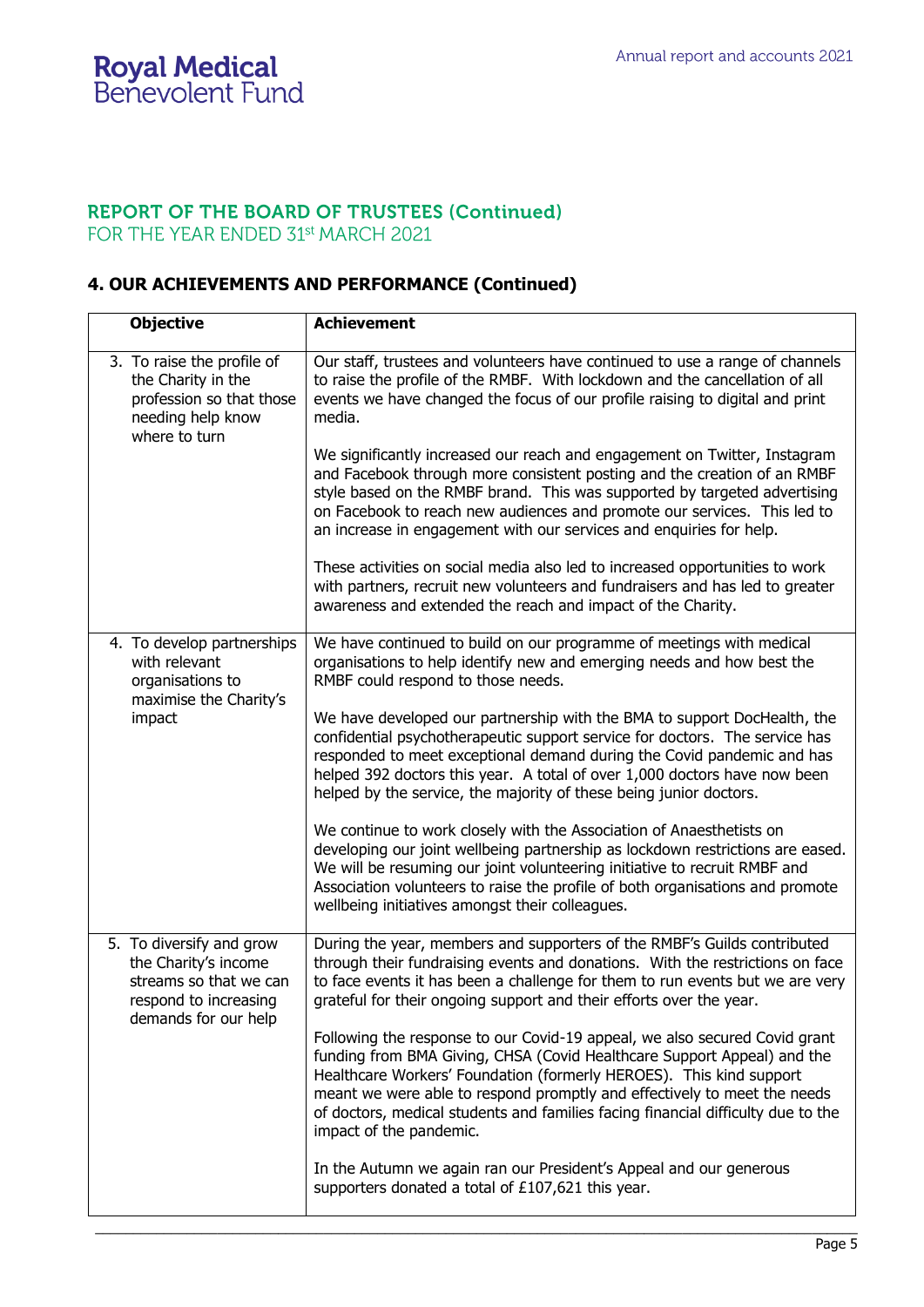# **REPORT OF THE BOARD OF TRUSTEES (Continued)** FOR THE YEAR ENDED 31st MARCH 2021

# **4. OUR ACHIEVEMENTS AND PERFORMANCE (Continued)**

| <b>Objective</b>                                                                                                                  | <b>Achievement</b>                                                                                                                                                                                                                                                      |
|-----------------------------------------------------------------------------------------------------------------------------------|-------------------------------------------------------------------------------------------------------------------------------------------------------------------------------------------------------------------------------------------------------------------------|
| 6. To commission research<br>to identify the extent of<br>unmet need in doctors,<br>medical students and<br>families in financial | We undertook a tender process to commission a high-quality research project<br>to identify the extent of unmet need in medical practitioners, medical<br>students and families who are in financial difficulty as a result of ill health,<br>disability or bereavement. |
| difficulty                                                                                                                        | In addition to identifying the extent of unmet need, we expect the<br>researchers to identify organisational strategies for the RMBF to help us<br>reach those potential beneficiaries who are not engaging with the Charity<br>and at the earliest opportunity.        |
|                                                                                                                                   | Following a rigorous selection process, assisted by an independent research<br>panel comprising experts in the field, we have now appointed UCL Medical<br>School to undertake this important research for the RMBF.                                                    |

Factors relevant to the achievement of the RMBF's charitable objectives included:

- The commitment, care and professionalism of the RMBF's President, Board of Trustees, staff and volunteer network
- Partnerships with a wide range of medical and other organisations
- The kindness and generosity of all those who support the RMBF as donors and fundraisers.

### **4.2 Impact of the Covid-19 pandemic**

The impact of Covid-19 on the medical profession has been devastating and our charity has seen the toll it has taken on the health and wellbeing of doctors, medical students and families.

Thanks to the generosity of our supporters, the RMBF was able to respond promptly and effectively to meet the needs of doctors and medical students facing financial difficulty due to the impact of the pandemic. Applications were assessed in a timely manner and we introduced new measures to ensure fast-track payments could be made to beneficiaries in urgent need.

The DocHealth psychotherapeutic support service for doctors, supported jointly by the RMBF and the BMA, saw a significant increase in demand this year, with 392 doctors self-referring for help with issues such as anxiety, depression and burnout.

We know that the impact of the Covid pandemic will be felt by the profession for months and even years and the RMBF will always be there for doctors, medical students and their families when they need our help.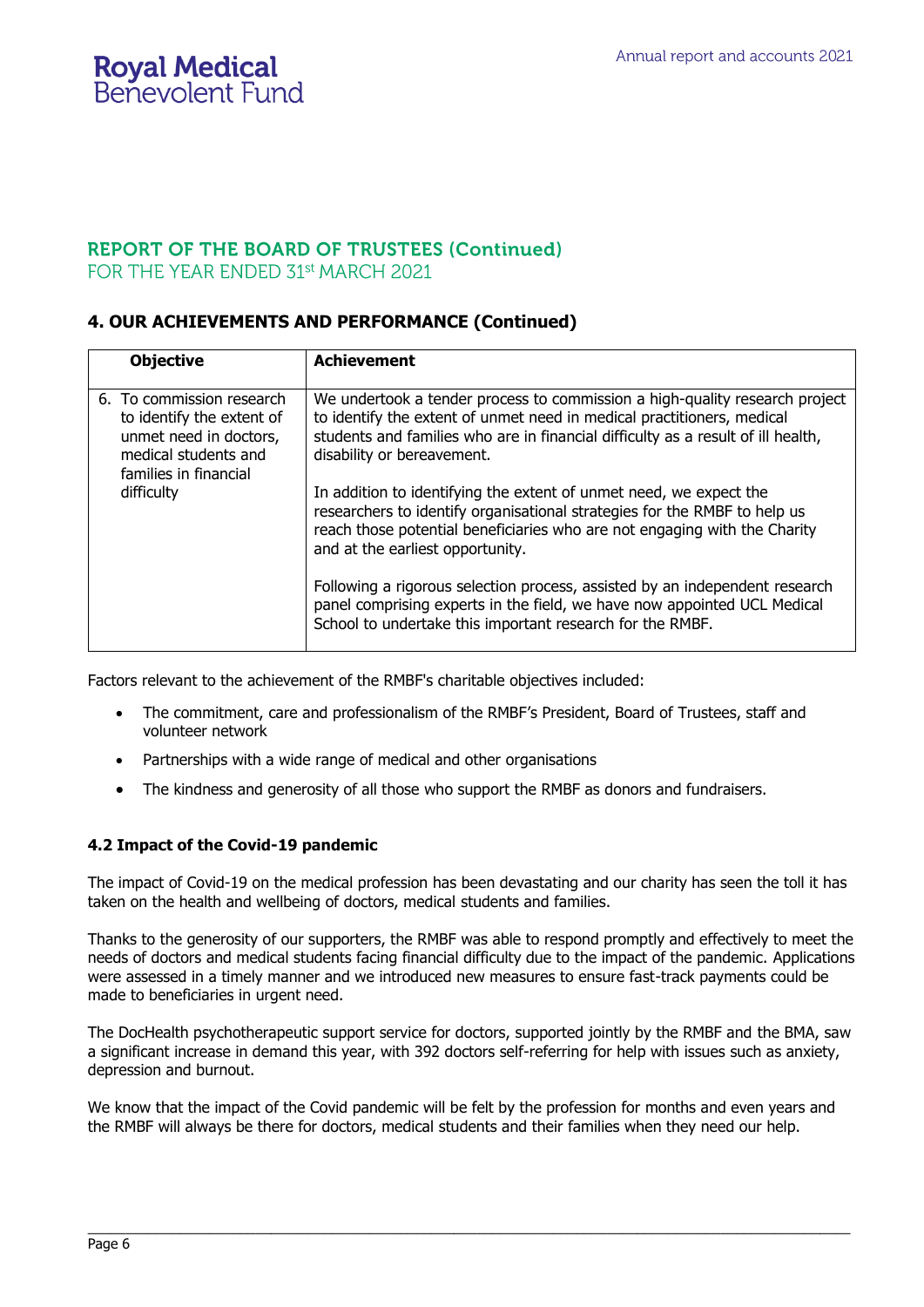# **REPORT OF THE BOARD OF TRUSTEES (Continued)**

FOR THE YEAR ENDED 31st MARCH 2021

# **5. FUNDRAISING ACTIVITIES AND COMPLIANCE**

Voluntary income from donations this year totalled £532,487 which was some £164,992 above last year.

Without the generosity of our donors our work wouldn't be possible. The vital funds and awareness that our supporters help us raise means we can be there when doctors, medical students and their families need help.

### **5.1 Donations from individuals**

The majority of the RMBF's voluntary income is from individual giving. The RMBF has a very loyal core of donors who give regularly either by standing order or on an ad-hoc basis in response to our mailings. This year we sent out an Emergency Covid-19 appeal, Summer newsletter, and our President's Appeal.

### **5.2 Legacies and In Memoriam donations**

Legacies form a large part of the RMBF's voluntary income. We also receive a number of In Memoriam donations each year, often in lieu of flowers at a funeral. We are very grateful for families thinking of the RMBF at such a difficult time. This year we also saw a group of individuals ran a fundraising challenge in memory of their friend, who was a trainee doctor.

### **5.3 Community and events**

We have an active network of fundraising volunteers; the majority are part of a Guild structure. The Guilds organise local fundraising events in their communities and help spread the message about the RMBF. With lockdown it was a challenging year for the Guilds as they were unable to run their usual calendar of events but they rose to the challenge, fundraising in different ways including running virtual events.

With Covid-19 we also saw an increase in individual supporters taking on fundraising challenges on behalf of the Charity; this year it included head shaves, a charity single, and climbing the equivalent of Mount Everest up the stairs in their house.

We are very grateful for the hard work and commitment of all our fundraisers.

### **5.4 Medical organisations, trust funding and corporate support**

We are proud to work with medical organisations, charitable trusts and commercial companies to raise money to help us care for more doctors, medical students and families and also to raise awareness of our services. We received funding from BMA Giving, CHSA and the Healthcare Workers' Foundation to create a restricted fund to help doctors and medical students who were impacted by Covid-19.

We also developed or extended partnerships with the Wesleyan Foundation, MDU, MDDUS, the Medical Protection Society, Incision, the Association of Anaesthetists, the Tod Benevolent Fund and many others.

### **5.5 Regulation**

The RMBF is registered with the Fundraising Regulator and committed to adhering to the Code of Fundraising Practice.

\_\_\_\_\_\_\_\_\_\_\_\_\_\_\_\_\_\_\_\_\_\_\_\_\_\_\_\_\_\_\_\_\_\_\_\_\_\_\_\_\_\_\_\_\_\_\_\_\_\_\_\_\_\_\_\_\_\_\_\_\_\_\_\_\_\_\_\_\_\_\_\_\_\_\_\_\_\_\_\_\_\_\_\_\_\_\_\_\_\_\_\_\_\_\_\_\_\_\_\_

We review compliance through audit and monitoring feedback, and take corrective action where required.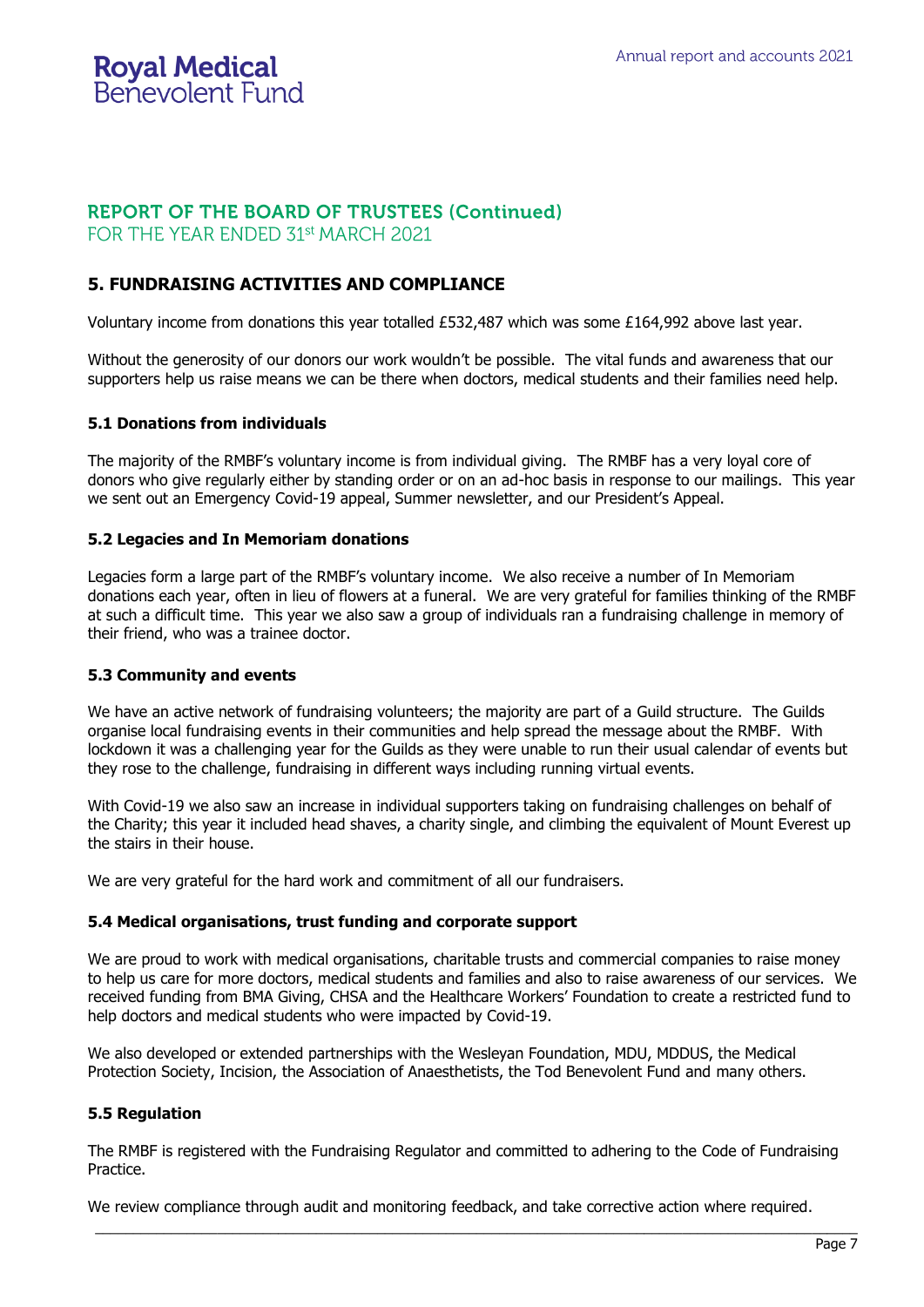### **REPORT OF THE BOARD OF TRUSTEES (Continued)** FOR THE YEAR ENDED 31st MARCH 2021

### **5. FUNDRAISING ACTIVITIES AND COMPLIANCE (Continued)**

### **5.6 Standards and monitoring**

The RMBF is committed to following the highest ethical standards and to ensuring a quality supporter experience. We do not use professional fundraisers or commercial third parties. All of our employees who undertake fundraising as part of their duties receive thorough inductions and regular training and supervision.

Our fundraising, communications, administration and finance personnel also work closely with fundraising supporters and RMBF Guild committees to ensure they are well supported and compliant in their own voluntary fundraising efforts.

### **5.7 Complaints**

We have a complaints policy and can report our complaints on a calendar year basis to comply with the Fundraising Regulator's requirements. In the 12 months to  $31<sup>st</sup>$  March 2021 we did not receive any complaints.

### **5.8 Managing communications**

Most people who donate to us want to know how their money is being used to benefit doctors, medical students and their families. We ask if they would like us to keep in touch with them and how they would prefer us to communicate, whether by email, post, telephone or SMS. We also give supporters the option to let us know if they prefer less contact or no longer wish to hear from us, and always respect their wishes.

We do not sell or exchange lists of data with any other charities or companies. Further details are set out in our privacy policy at [https://rmbf.org/privacy-policy](https://rmbf.org/privacy-policy/) .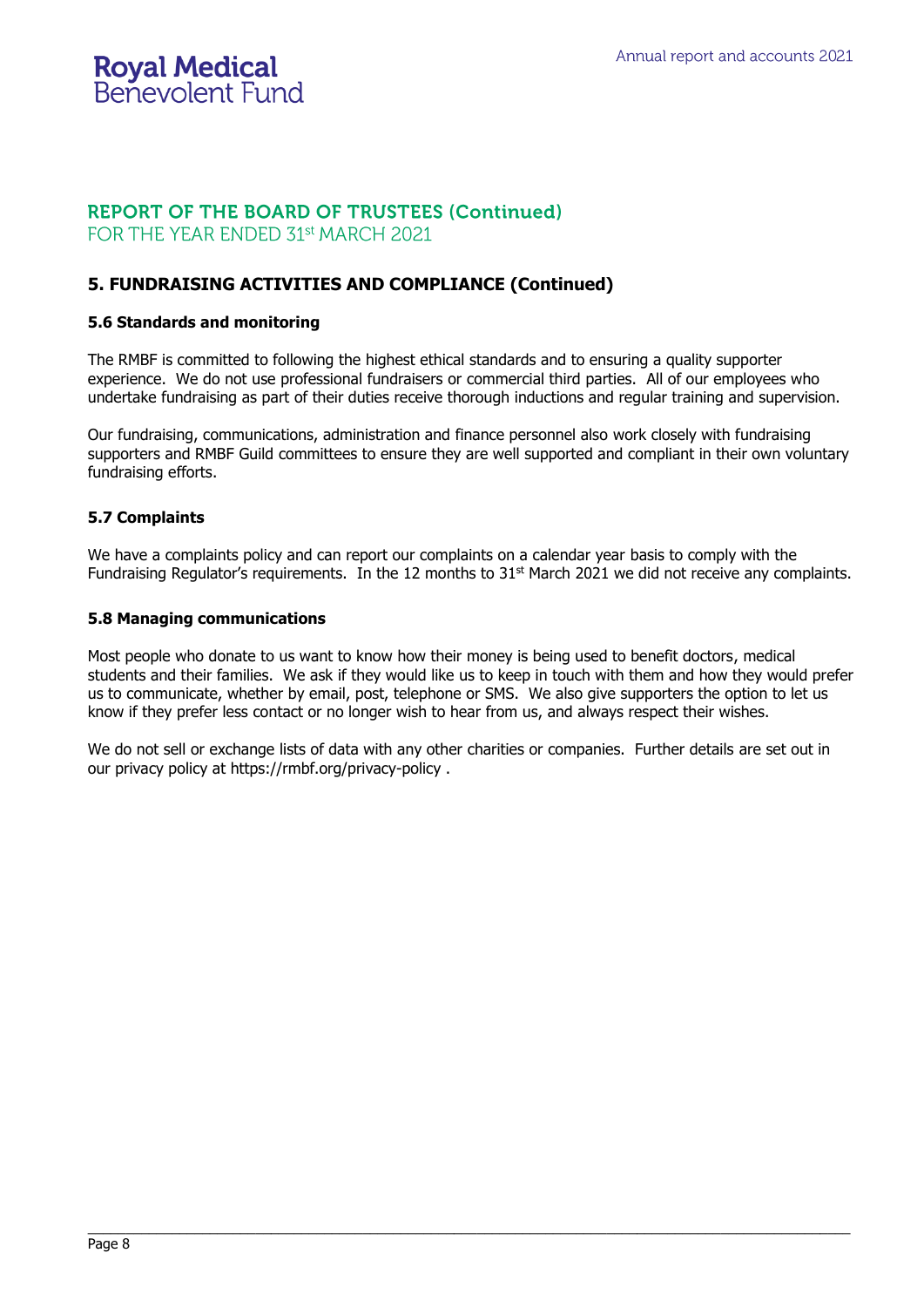### **REPORT OF THE BOARD OF TRUSTEES (Continued)** FOR THE YEAR ENDED 31st MARCH 2021

### **6. OUR STRUCTURE, GOVERNANCE AND MANAGEMENT**

### **6.1 Board of Trustees**

The Trustees, who are the Directors of the Company, during the year ended  $31<sup>st</sup>$  March 2021 and to date were/are:

| Chair of the Board of Trustees:<br>Treasurer: | <b>Professor Michael Farthing</b><br>Professor Greg Rubin (appointed 21st September 2020) |  |  |  |  |
|-----------------------------------------------|-------------------------------------------------------------------------------------------|--|--|--|--|
|                                               | <b>Dr Edward Adams</b> (retired 21 <sup>st</sup> September 2020)                          |  |  |  |  |
|                                               | Professor Derek Bell (appointed 25th June 2020)                                           |  |  |  |  |
|                                               | <b>Dr David Derbyshire</b>                                                                |  |  |  |  |
|                                               | <b>Mr Simon Dinnick</b>                                                                   |  |  |  |  |
|                                               | <b>Mr Andrew Hall</b> (appointed $8th$ September 2020)                                    |  |  |  |  |
|                                               | <b>Mr Jonathan Hine</b> (retired $21st$ September 2020)                                   |  |  |  |  |
|                                               | <b>Professor Amritpal Hungin OBE DL (retired 21st September 2020)</b>                     |  |  |  |  |
|                                               | <b>Dr Aliyah Hussein</b>                                                                  |  |  |  |  |
|                                               | <b>Ms Janice Liverseidge</b>                                                              |  |  |  |  |
|                                               | <b>Professor Pauline McAvoy</b> (retired 21 <sup>st</sup> September 2020)                 |  |  |  |  |
|                                               | Miss Heather Mellows OBE (retired 25th June 2020)                                         |  |  |  |  |
|                                               | <b>Dr Oliver Seyfried</b>                                                                 |  |  |  |  |
|                                               | <b>Dr Richard Stevens</b>                                                                 |  |  |  |  |
|                                               | Dr Peter Szatmary (appointed 8th September 2020)                                          |  |  |  |  |
|                                               | Dr Susan West (appointed 25th June 2020)                                                  |  |  |  |  |
|                                               | <b>Mr Tim Woods</b>                                                                       |  |  |  |  |

#### **6.2 How trustees are recruited, appointed, inducted and trained**

Under the RMBF's constitution the Board of Trustees consists of a minimum of five members but not more than fifteen members, serving for three years in the first instance, renewable for a second term.

Before recruiting new trustees, an analysis is undertaken by the Nominations Committee, on behalf of the Board to ensure appropriate diversity and to identify what experience, expertise and contacts will be most helpful to further the aims and objectives of the Charity. We then advertise the role through relevant media to identify suitable potential trustees for interview.

Each new trustee receives an induction pack, providing information about the RMBF (including its constitution, its most recent Annual Report and Accounts) and the role of a charity trustee. Each trustee is also invited to attend an induction session at the RMBF's offices, arranged by the Chair and Chief Executive, which includes observing a Grants and Awards Committee meeting in order to see at first hand the types of case requiring help, the way these are assessed and the range of support considered. During the Covid-19 pandemic trustee inductions were held remotely.

\_\_\_\_\_\_\_\_\_\_\_\_\_\_\_\_\_\_\_\_\_\_\_\_\_\_\_\_\_\_\_\_\_\_\_\_\_\_\_\_\_\_\_\_\_\_\_\_\_\_\_\_\_\_\_\_\_\_\_\_\_\_\_\_\_\_\_\_\_\_\_\_\_\_\_\_\_\_\_\_\_\_\_\_\_\_\_\_\_\_\_\_\_\_\_\_\_\_\_\_

A budget is allocated for trustee development and details of external trustee training opportunities are circulated to all trustees.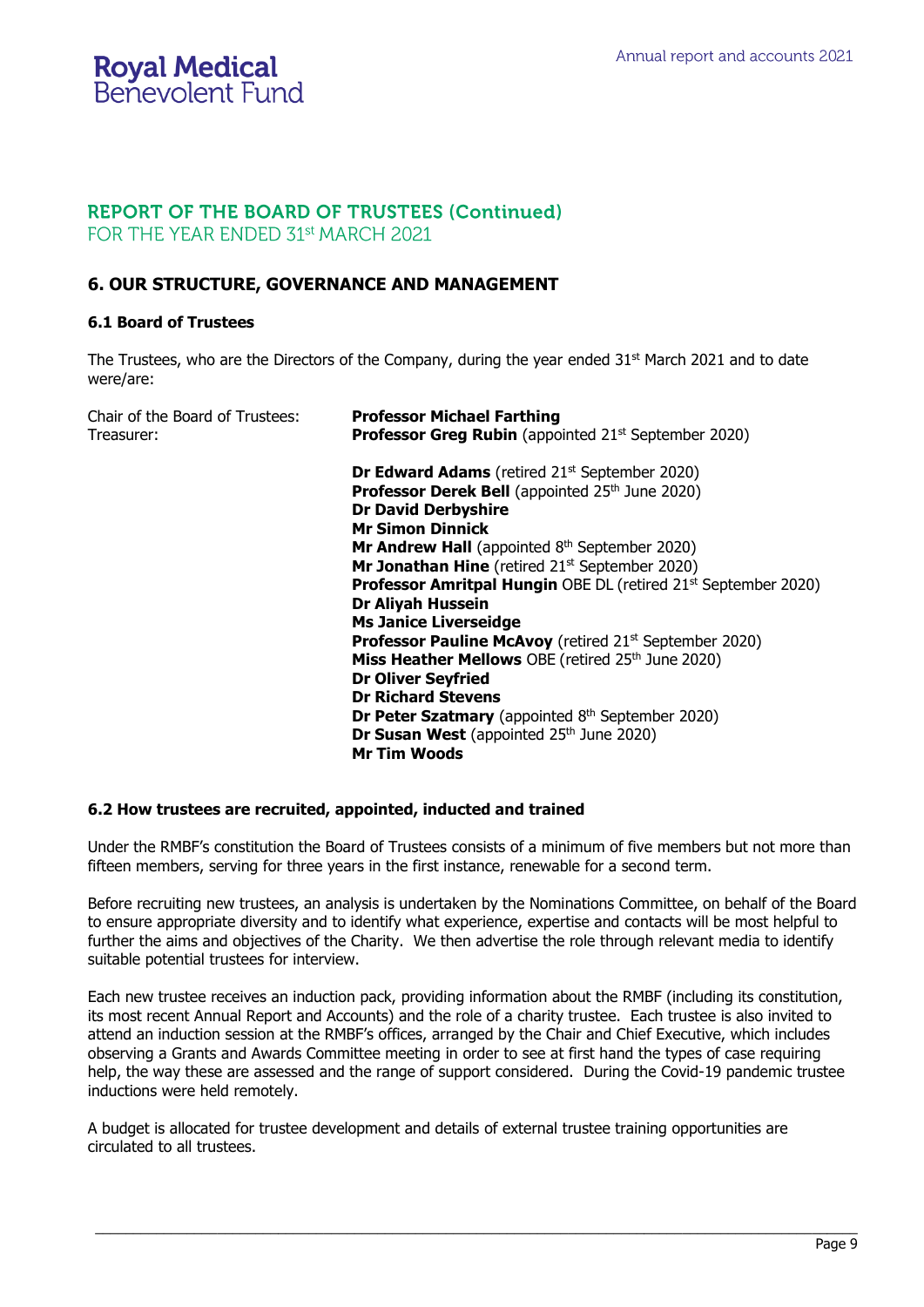## **REPORT OF THE BOARD OF TRUSTEES (Continued)** FOR THE YEAR ENDED 31st MARCH 2021

### **6. OUR STRUCTURE, GOVERNANCE AND MANAGEMENT (Continued)**

### **6.3 Organisational structure**

The RMBF is governed by a high profile and dedicated Board of Trustees, which includes senior representatives from across the medical profession. The Board meets quarterly to consider how best to achieve the RMBF's charitable objects; provide strategic leadership and approve, monitor and review development plans; agree policies; agree and keep under review the RMBF's organisational structure and arrangements for delegation; and approve the annual budget, annual accounts, investment strategy, reserves policy, risk review and audit arrangements.

The Board is assisted by a number of specialist sub committees. These comprise:

- the Grants and Awards Committee, which meets every two months to review applications for financial assistance
- the Finance Committee, which meets quarterly to review the RMBF's financial position and operating performance and to review the performance of the RMBF's investment portfolio
- the *Compliance Committee*, which meets annually to help ensure the RMBF is meeting its legal requirements, to review health and safety compliance and to conduct a review of the risk register
- the *Staffing Committee*, which is responsible for staff terms and conditions and ensuring equality of opportunity
- the Nominations Committee, which is responsible for ensuring that the RMBF Board and associated Committees have the appropriate balance of expertise and experience

The Board and its sub committees are advised by the RMBF's Chief Executive, who is responsible for arranging the drafting of development plans, budgets and policies for consideration by the Board; for arranging implementation of Board and Committee decisions; and for day to day management of the RMBF. The RMBF's staff arrange support for those in need, coordinate the work of the RMBF's volunteer network, organise national fundraising (such as the President's Appeal) and ensure that the RMBF meets all Charity Commission, Scottish Charity Regulator and other statutory and legal requirements.

The RMBF remains fortunate that so many members of the medical profession and their families voluntarily give their time to support its work. Our national network of volunteers supports the Charity's work in many ways and we are very grateful for their hard work and commitment.

### **7. OUR AIMS AND KEY OBJECTIVES TO MARCH 2022**

Our key objectives to March 2022 are:

- To provide appropriate financial support to all eligible applicants and beneficiaries in need of help
- To continue the development of the RMBF volunteer network
- To raise the profile of the Charity in the profession so that those needing help know where to turn
- To develop partnerships with relevant organisations to maximise the Charity's impact
- To diversify and grow the Charity's income streams so that we can respond to increasing demand for our help
- To support the research project to identify the extent of unmet need in doctors, medical students and families in financial difficulty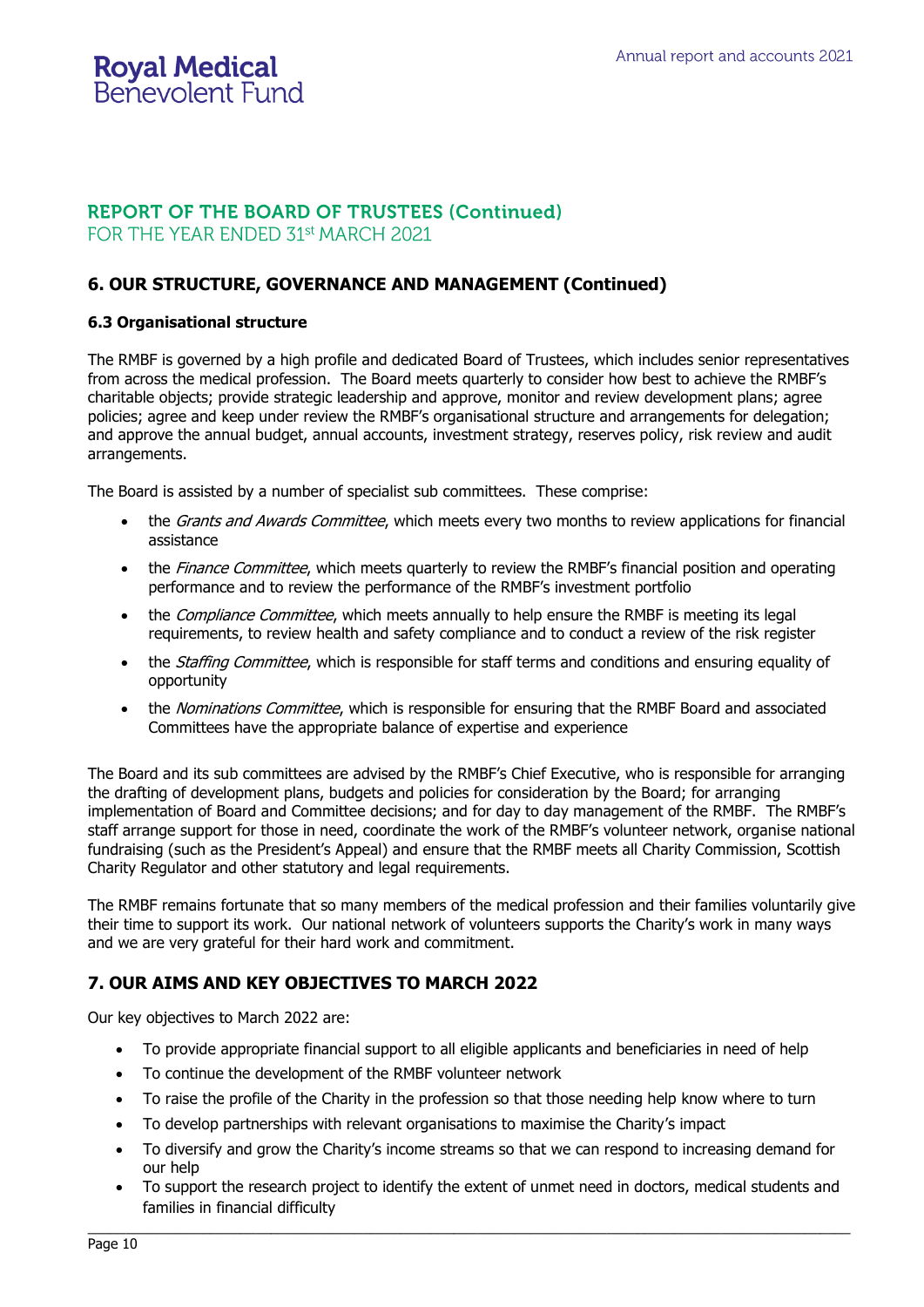### **REPORT OF THE BOARD OF TRUSTEES (Continued)** FOR THE YEAR ENDED 31st MARCH 2021

# **8. FINANCIAL PERFORMANCE**

### **8.1 Investment policy**

The investment policy aims to provide a balance between income and capital growth with a medium level of risk over the longer term, thereby enabling the Trustees to meet their objectives in respect of the requirements of the Charity.

The RMBF adopts a total return approach. To spread the risk in volatile financial markets the portfolio is managed by two investment houses, Newton Investment Management (64% of the unrestricted portfolio) and CCLA Fund Managers Limited (21%), with 11% of investment funds invested directly and 4% held in cash.

The Trustees require their investment managers to pay attention to the standard investment criteria, namely the suitability of the class of investment and the need for diversification insofar as appropriate to the circumstances of the Charity. Any restrictions on the type of investments or markets in which the manager may invest on the Charity's behalf will be given in writing.

This year saw exceptionally good investment returns with a net gain of £5,194,796. Valuations at the start of the financial year had been depressed by the pandemic. But they recovered quickly, with the performance of our investments reflecting the growth of global stock markets in response to a combination of the low interest rate environment, quantitative easing and hopes of recovery in the major economies.

During the year the Trustees took external advice on the appropriateness of our investment target. As a result of the Finance Committee discussing the recommendations of this external review, a new, more realistic, target return has been set at CPIH plus 3.5% per annum net of fees, enabling the RMBF to spend this amount (whether from income or capital) and to maintain the real value, and dividend paying capacity, of the invested portfolio over the course of an economic cycle. This replaces the previous target of RPI plus 3.85%. Going forward we will continue to keep the target under review.

### **8.1.1 Investment restrictions**

The RMBF may have no direct or indirect investment in tobacco production and no direct or material indirect exposure to companies that derive more than 10% of their turnover from tobacco. 'Exposure' includes shares, fixed interest securities and other financial instruments.

### **8.2 Reserves policy**

The Board of Trustees has examined the Charity's requirements for reserves and identified the need for sufficient reserves to generate the investment income needed to:

• Maintain its charitable activity – to include maintaining support for current beneficiaries for as long as the need exists including the new demands from the medical student programme; and

\_\_\_\_\_\_\_\_\_\_\_\_\_\_\_\_\_\_\_\_\_\_\_\_\_\_\_\_\_\_\_\_\_\_\_\_\_\_\_\_\_\_\_\_\_\_\_\_\_\_\_\_\_\_\_\_\_\_\_\_\_\_\_\_\_\_\_\_\_\_\_\_\_\_\_\_\_\_\_\_\_\_\_\_\_\_\_\_\_\_\_\_\_\_\_\_\_\_\_\_

Extend its charitable work, to meet new and emerging needs in the medical profession.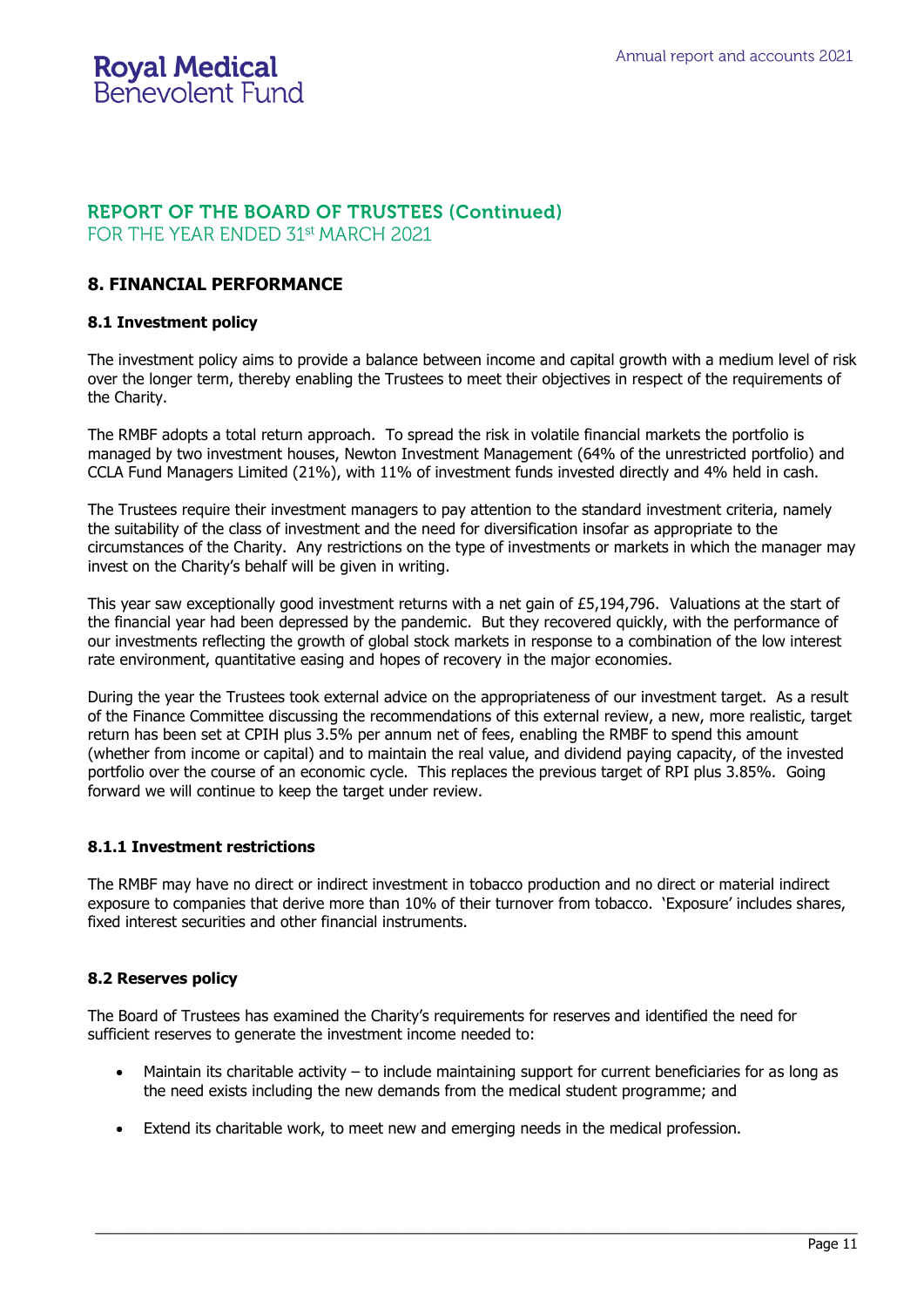# **REPORT OF THE BOARD OF TRUSTEES (Continued)**

FOR THE YEAR ENDED 31st MARCH 2021

# **8. FINANCIAL PERFORMANCE (Continued)**

This requirement takes account of the fact that, in a typical year, the RMBF's charitable expenditure considerably exceeds the aggregate of its voluntary and trading income. This shortfall is largely covered by investment income and most of the RMBF's reserves are held in the form of investments which the RMBF requires to generate returns to support its long-term work.

The Finance Committee monitors the reserves of the RMBF regularly and will recommend corrective action to the Board of Trustees, where appropriate.

The Finance Committee formally reviews the reserves policy each year (or more frequently should the need arise) and recommends to the Board of Trustees whether the policy should be continued or amended.

The RMBF's unrestricted reserves stood at £35.1 million at 31<sup>st</sup> March 2021, the majority of which is subject to market risk. The continuing high reliance on investment income to finance the RMBF's charitable work during a period of continuing stock market volatility and unusually low interest rates, emphasises the importance of maintaining adequate reserves of at least this order.

### **8.3 Financial performance for the year and financial position at the year end**

In a year in which many charities struggled with fundraising, we were pleased to record a 45% increase in donations from £367,495 to £532,487. Much of this increase was generated from our Covid appeals. Total income for the year was down, however, at £1,195,967, compared with £1,433,846 in the preceding year. This was mainly because of lower legacy income - down from £465,114 to £62,916 - with last year's figure having included one particularly generous legacy of £350,000.

Expenditure on charitable activities fell from £1,311,759 to £1,229,669 reflecting lower grant applications, although we spent more on providing advice. Investment management fees decreased from  $£160,333$  to £76,355 with the reorganised investment holdings now including a higher proportion of investments where fees are charged against the capital of the fund rather than being invoiced separately.

Overall, the statement of financial activities recorded net income for the year of £4,909,966 compared with net expenditure of £1,197,205 last year, with the improvement mainly due to the investment gains.

Total resources at the disposition of the RMBF at 31st March 2021 amounted to £37.0 million, of which £35.1 million is unrestricted. Nearly £35 million is held in investments.

Social investments comprising interest free secured loans to beneficiaries stood at £543,835 compared with £555,035 last year.

Net current assets, the principal balance sheet measure of short to medium term solvency, were little changed at £1.41 million.

Our financial position makes the Charity well placed to respond to anticipated increases in the level of demand for help as the long term impact of the Covid-19 pandemic on doctors becomes more apparent.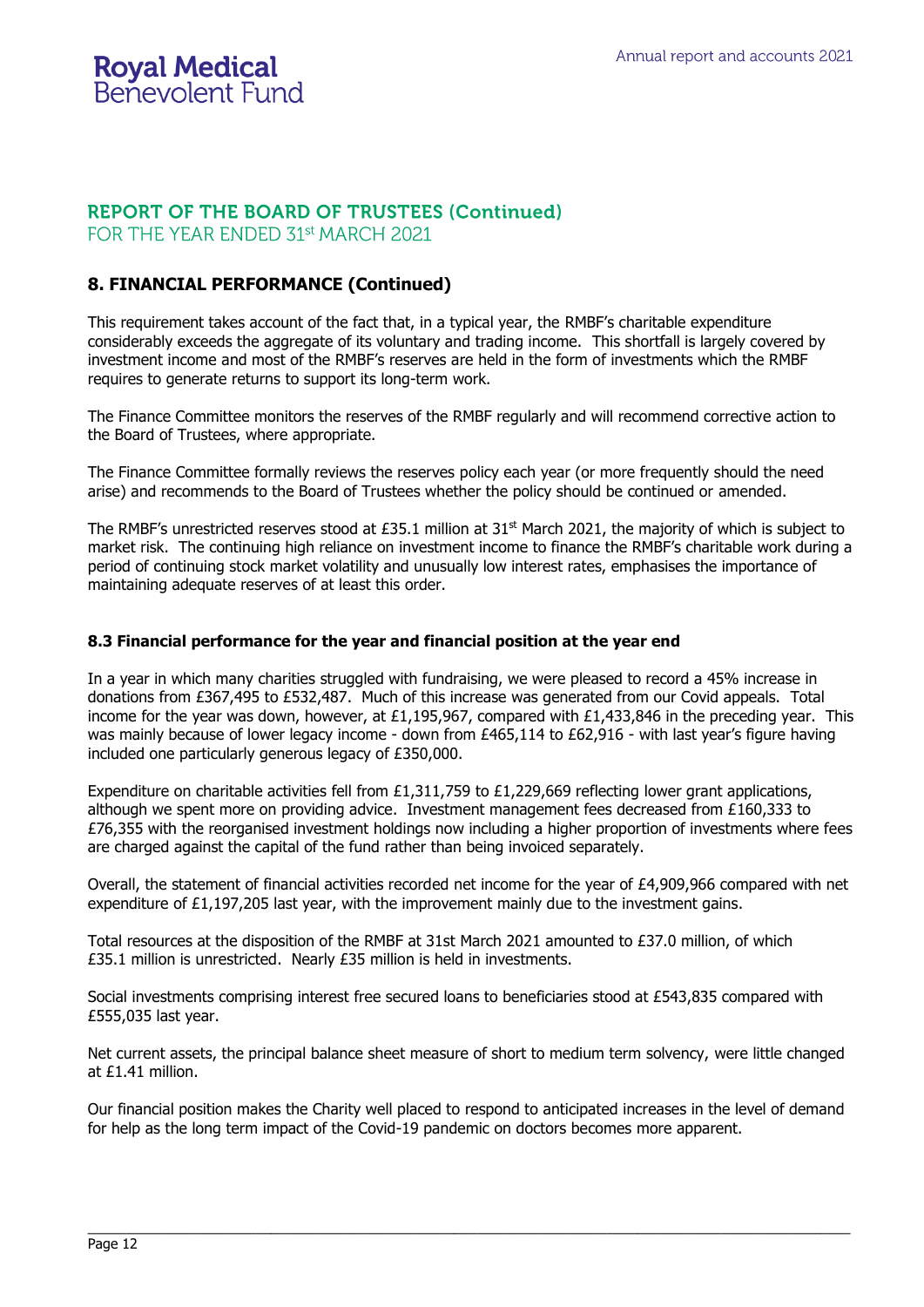# **REPORT OF THE BOARD OF TRUSTEES (Continued)**

FOR THE YEAR ENDED 31st MARCH 2021

### **9. RISK MANAGEMENT**

The Trustees have identified the risks to which the RMBF is exposed, including risks to its financial position and reputation as well as health and safety considerations. These are reviewed annually by the Compliance Committee, which ensures that risk management procedures and controls are in place to minimise risk and, where appropriate, to consider further action.

The key types of risk to which the RMBF is exposed, along with the principal processes in place to manage and mitigate the risks, are briefly described below:

| <b>Risk</b>                                      | <b>Mitigation</b>                                                                                                                                                                                                                                                                                                                                                                                                                                                                                                                                                |
|--------------------------------------------------|------------------------------------------------------------------------------------------------------------------------------------------------------------------------------------------------------------------------------------------------------------------------------------------------------------------------------------------------------------------------------------------------------------------------------------------------------------------------------------------------------------------------------------------------------------------|
| Adverse external<br>financial<br>environment and | The Finance Committee regularly reviews the financial performance of the Charity and<br>monitors the investment managers closely, taking expert advice.                                                                                                                                                                                                                                                                                                                                                                                                          |
| performance of<br>investment<br>managers         | In order to provide balance and diversification to the portfolio and reduce risk, the RMBF<br>splits its investments between at least two fund managers with different approaches.                                                                                                                                                                                                                                                                                                                                                                               |
| Fraud                                            | Financial controls at the RMBF are documented and follow Charity Commission<br>guidelines. The RMBF accounts are fully audited annually. IT systems are regularly<br>updated.                                                                                                                                                                                                                                                                                                                                                                                    |
| Health and safety                                | Basic health and safety training and fire safety training is part of the induction process<br>for new staff. Smoke detectors, fire extinguishers and emergency lighting are checked<br>regularly. Office evacuations will be conducted when lockdown restrictions have been<br>lifted. All-staff training sessions are held throughout the year, to cover areas such as<br>defibrillator training, CPR, and allergy awareness in the workplace.                                                                                                                  |
|                                                  | Annual Health and Safety reviews are conducted by Croner, who are specialists in health<br>and safety law. Our most recent review took place in December 2020. Safety processes<br>and policies were checked, and all was in order. We continue to undertake regular risk<br>assessments, and health and safety is a standing item on the agenda at all staff<br>meetings.                                                                                                                                                                                       |
|                                                  | We continue to monitor guidance about Covid-19. We have put in place enhanced<br>hygiene measures at the office and have supported homeworkers with advice and<br>guidance on health and safety issues relevant to them. We will continue to monitor and<br>review for as long as is needed.                                                                                                                                                                                                                                                                     |
|                                                  | Our Volunteers receive guidance and training on health and safety issues and lone<br>working.                                                                                                                                                                                                                                                                                                                                                                                                                                                                    |
| Health pandemic                                  | The RMBF has procedures in place to ensure the Charity can continue to operate<br>effectively and deliver all services in the case of a health pandemic such as Covid-19.<br>We will monitor and follow government advice on safe working procedures while<br>ensuring that we can assess grant applications and make payments in a timely manner.<br>The majority of staff can work from home with secure access to their work and<br>payments can also be processed remotely with appropriate safeguards. We have a<br>formal business recovery plan in place. |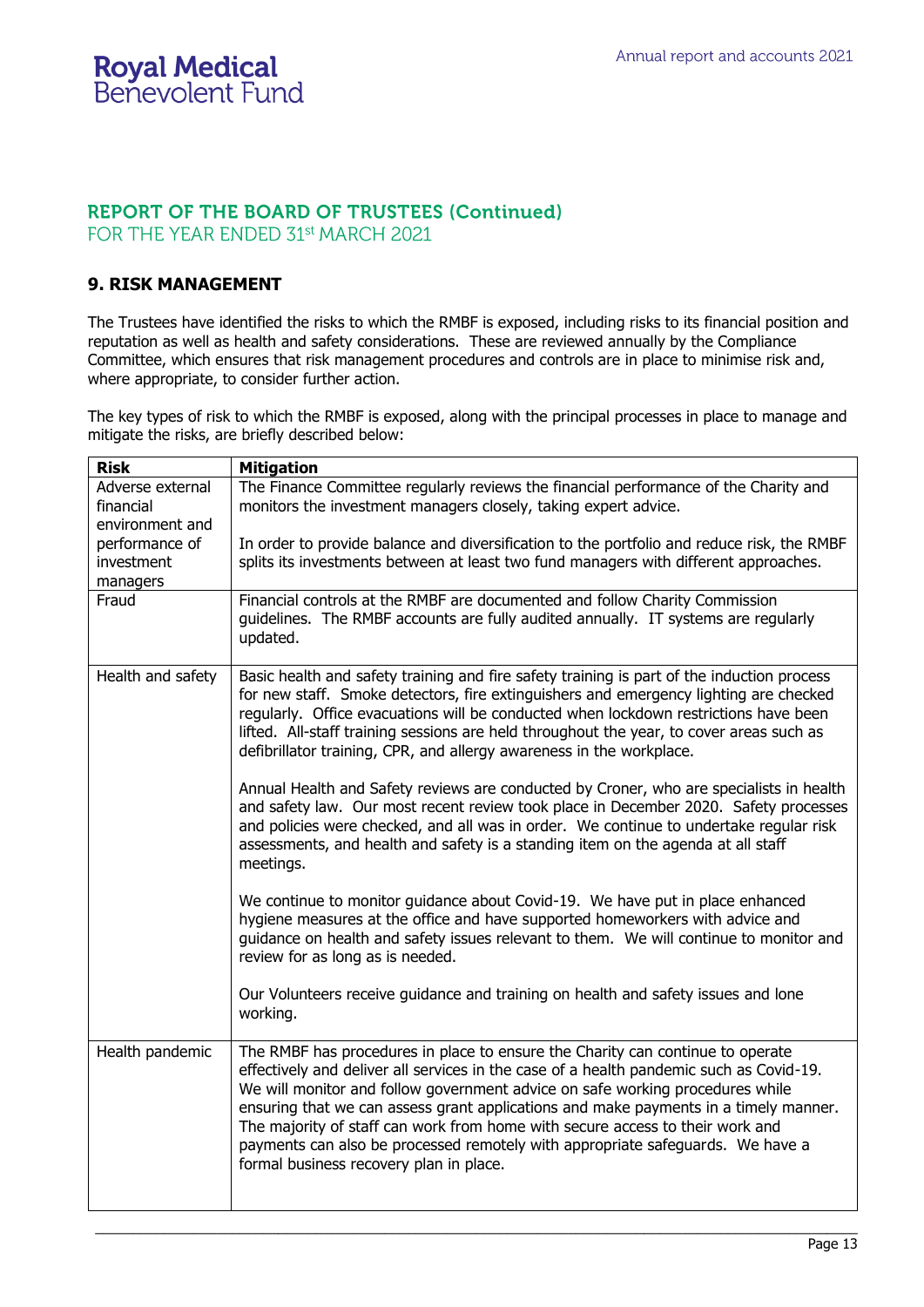# **REPORT OF THE BOARD OF TRUSTEES (Continued)**

FOR THE YEAR ENDED 31st MARCH 2021

### **9. RISK MANAGEMENT (Continued)**

| <b>Risk</b>                                                      | <b>Mitigation</b>                                                                                                                                                                                                                                                                                                             |
|------------------------------------------------------------------|-------------------------------------------------------------------------------------------------------------------------------------------------------------------------------------------------------------------------------------------------------------------------------------------------------------------------------|
| Disaster recovery                                                | The RMBF has a formal business recovery plan. A disaster recovery contract has been<br>agreed with our IT support provider which includes a commitment to have our server up<br>and running in 48 hours. All staff have been issued with laptops to enable remote<br>working.                                                 |
| Data protection,<br>cyber security and<br>loss of<br>information | We ensure that all of our staff receive training on data protection and cyber security.<br>Our data protection policy is circulated to all staff and procedures are in place to ensure<br>compliance with the Data Protection Act and GDPR. We will continue to monitor RMBF<br>data protection procedures and best practice. |
|                                                                  | Our IT support function is outsourced to a professional service company who ensure<br>that daily backups of our data are held securely off site. Our LAN is protected by a<br>managed firewall and our servers and PCs have automatically updating antivirus<br>protection.                                                   |

### **10. REFERENCE AND ADMINISTRATIVE INFORMATION**

W1B 3BN EC3A 2AD

The Royal Medical Benevolent Fund is a private company limited by guarantee, number 00139113. It is a charity registered with the Charity Commission for England and Wales, number 207275 and the Scottish Charity Regulator, number SC046148. The Trustees are listed in paragraph 6.1 above.

\_\_\_\_\_\_\_\_\_\_\_\_\_\_\_\_\_\_\_\_\_\_\_\_\_\_\_\_\_\_\_\_\_\_\_\_\_\_\_\_\_\_\_\_\_\_\_\_\_\_\_\_\_\_\_\_\_\_\_\_\_\_\_\_\_\_\_\_\_\_\_\_\_\_\_\_\_\_\_\_\_\_\_\_\_\_\_\_\_\_\_\_\_\_\_\_\_\_\_\_

Address and registered office: 24 Kings Road, Wimbledon, London SW19 8QN.

| Patron:                                                               | HM The Queen                                                               | Chief Executive: Steve Crone                                                                                              |
|-----------------------------------------------------------------------|----------------------------------------------------------------------------|---------------------------------------------------------------------------------------------------------------------------|
|                                                                       | President: Professor Sheila the Baroness Hollins Website: https://rmbf.org |                                                                                                                           |
|                                                                       | Our principal advisors during the year were:                               |                                                                                                                           |
| Legal<br>5 Fleet Place<br>London<br>EC4M 7RD                          | <b>Charles Russell Speechlys</b>                                           | Investment managers<br>Newton Investment Management Limited<br>160 Queen Victoria Street<br>London<br>EC4V <sub>4LA</sub> |
| London<br>EC4R 1BE                                                    | Bates Wells Braithwaite<br>10 Queen Street Place                           | <b>CCLA Investment Management Limited</b><br>Senator House<br>85 Queen Victoria Street<br>London<br>EC4V 4ET              |
| <b>Bankers</b><br>Regent Street Branch<br>250 Regent Street<br>London | National Westminster Bank Plc.                                             | <b>Auditors</b><br>Knox Cropper LLP<br><b>Chartered Accountants</b><br>65 Leadenhall Street<br>London                     |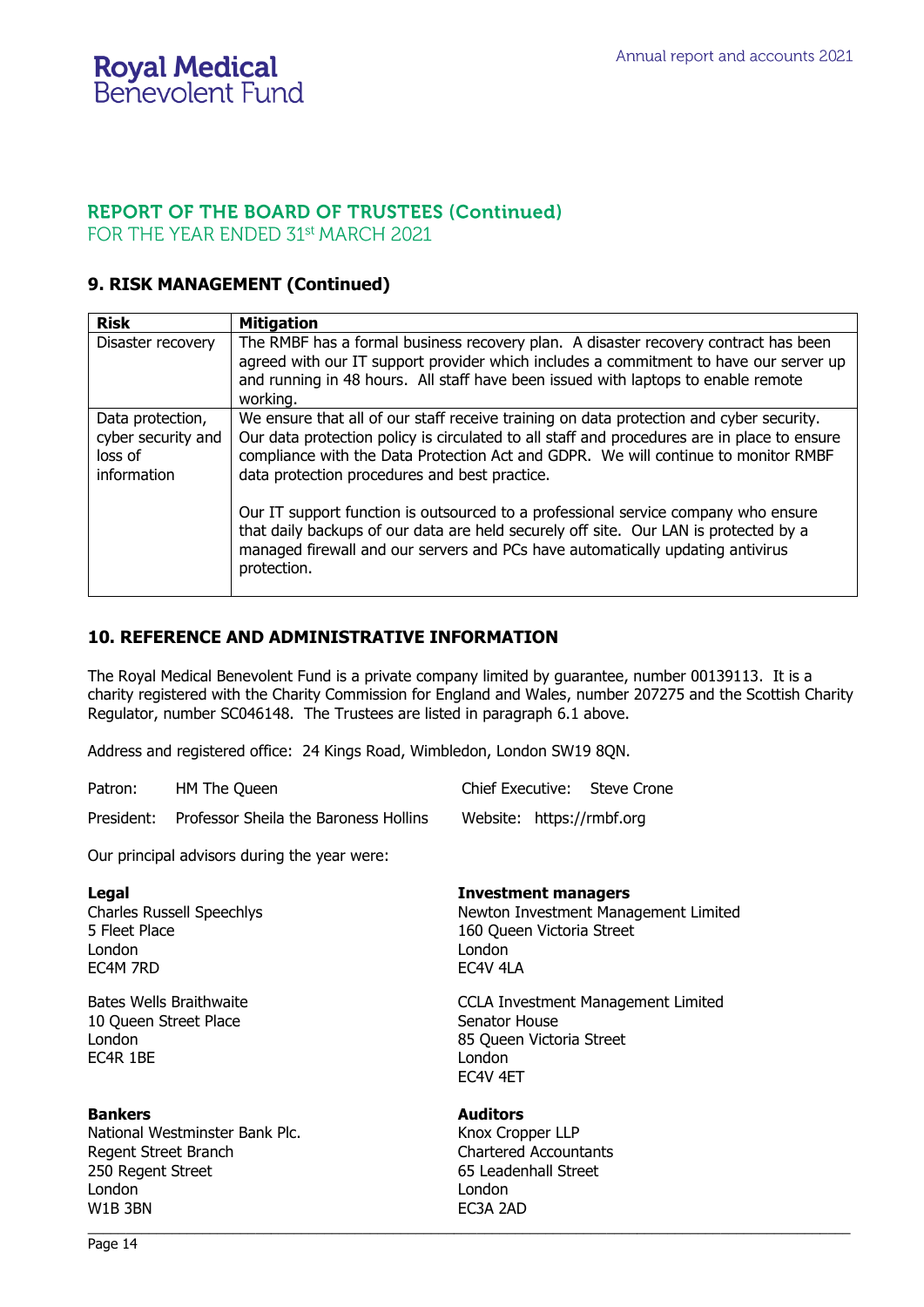# **REPORT OF THE BOARD OF TRUSTEES (Continued)**

FOR THE YEAR ENDED 31st MARCH 2021

# **11. STATEMENT OF TRUSTEES' RESPONSIBILITIES**

The Trustees are responsible for preparing the Annual Report and financial statements in accordance with applicable law and United Kingdom Accounting Standards (United Kingdom Generally Accepted Accounting Practice). Company law and the law applicable to charities in England and Wales requires the Charity Trustees to prepare financial statements for each financial year which give a true and fair view of the state of affairs of the Charitable Company and of its income and expenditure for that period. In preparing these financial statements, the Trustees are required to:

- Select suitable accounting policies and apply them consistently;
- Observe the methods and principles of the Charities SORP;
- Make judgements and estimates that are reasonable and prudent;
- State whether applicable accounting standards have been followed, subject to any material departures disclosed and explained in the financial statements; and
- Prepare the financial statements on a going concern basis unless it is inappropriate to presume that the Company will continue to operate.

The Trustees are responsible for keeping proper accounting records which disclose with reasonable accuracy at any time the financial position of the Charity and enable them to ensure that the financial statements comply with the Companies Act 2006, the Charities and Trustee Investment (Scotland) Act 2005, Regulation 8 of the Charities Accounts (Scotland) Regulations 2006 (as amended) and the provisions of the trust deed. They are also responsible for safeguarding the assets of the Charity and hence for taking reasonable steps for the prevention and detection of fraud and other irregularities.

The Trustees are responsible for the maintenance and integrity of the corporate and financial information included on the Charity's website.

The Trustees confirm that, in the case of each of the persons who are Trustees at the date of this report, the following applies:

- So far as each Trustee is aware there is no relevant audit information (information needed by the Company's auditors in connection with preparing their report) of which the Charity's auditors are unaware; and
- Each Trustee has taken all the steps necessary to make herself/himself aware of any relevant audit information and to establish that the Company's auditors are aware of that information.

\_\_\_\_\_\_\_\_\_\_\_\_\_\_\_\_\_\_\_\_\_\_\_\_\_\_\_\_\_\_\_\_\_\_\_\_\_\_\_\_\_\_\_\_\_\_\_\_\_\_\_\_\_\_\_\_\_\_\_\_\_\_\_\_\_\_\_\_\_\_\_\_\_\_\_\_\_\_\_\_\_\_\_\_\_\_\_\_\_\_\_\_\_\_\_\_\_\_\_\_

### **By order of the Board of Trustees**

 $C_{\alpha}$ 

**STEVE CRONE Chief Executive and Company Secretary**

24<sup>th</sup> June 2021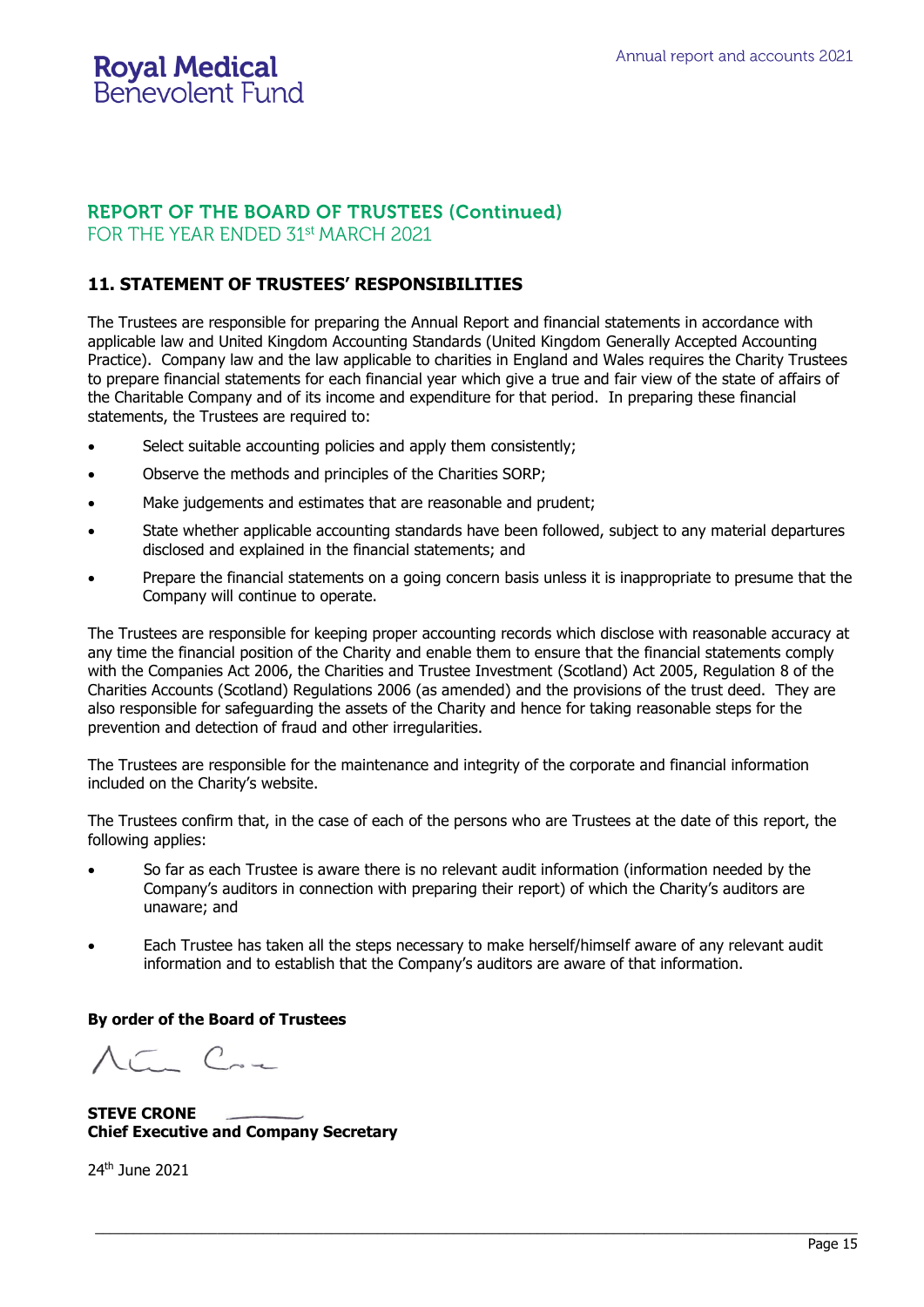# **INDEPENDENT AUDITORS' REPORT TO THE MEMBERS OF THE** ROYAL MEDICAL BENEVOLENT FUND

### **Opinion**

We have audited the financial statements of the Royal Medical Benevolent Fund (the 'charitable company') for the year ended 31st March 2021 which comprise the statement of financial activities, the balance sheet, the statement of cash flows and notes to the financial statements, including a summary of significant accounting policies. The financial reporting framework that has been applied in their preparation is applicable law and United Kingdom Accounting Standards, including Financial Reporting Standard 102 The Financial Reporting Standard Applicable in the UK and Republic of Ireland (United Kingdom Generally Accepted Accounting Practice).

In our opinion, the financial statements:

- give a true and fair view of the state of the charitable company's affairs as at 31st March 2021 and its incoming resources and application of resources for the year then ended;
- have been properly prepared in accordance with United Kingdom Generally Accepted Accounting Practice; and
- have been prepared in accordance with the requirements of the Companies Act 2006, the Charities and Trustee Investment (Scotland) Act 2005 and regulation 8 of the Charities Accounts (Scotland) Regulations 2006.

#### **Basis for opinion**

We conducted our audit in accordance with International Standards on Auditing (UK) (ISAs (UK)) and applicable law. Our responsibilities under those standards are further described in the Auditor's responsibilities for the audit of the financial statements section of our report. We are independent of the charitable company in accordance with the ethical requirements that are relevant to our audit of the financial statements in the UK, including the FRC's Ethical Standard, and we have fulfilled our other ethical responsibilities in accordance with these requirements. We believe that the audit evidence we have obtained is sufficient and appropriate to provide a basis for our opinion.

#### **Conclusions relating to going concern**

In auditing the financial statements, we have concluded that the trustees' use of the going concern basis of accounting in the preparation of the financial statements is appropriate.

Based on the work we have performed, we have not identified any material uncertainties relating to events or conditions that, individually or collectively, may cast significant doubt on the charitable company's ability to continue as a going concern for a period of at least twelve months from when the financial statements are authorised for issue.

Our responsibilities and the responsibilities of the trustees with respect to going concern are described in the relevant sections of this report.

#### **Other information**

The other information comprises the information included in the annual report, other than the financial statements and our auditor's report thereon. The trustees are responsible for the other information.

Our opinion on the financial statements does not cover the other information and, except to the extent otherwise explicitly stated in our report, we do not express any form of assurance conclusion thereon.

In connection with our audit of the financial statements, our responsibility is to read the other information and, in doing so, consider whether the other information is materially inconsistent with the financial statements or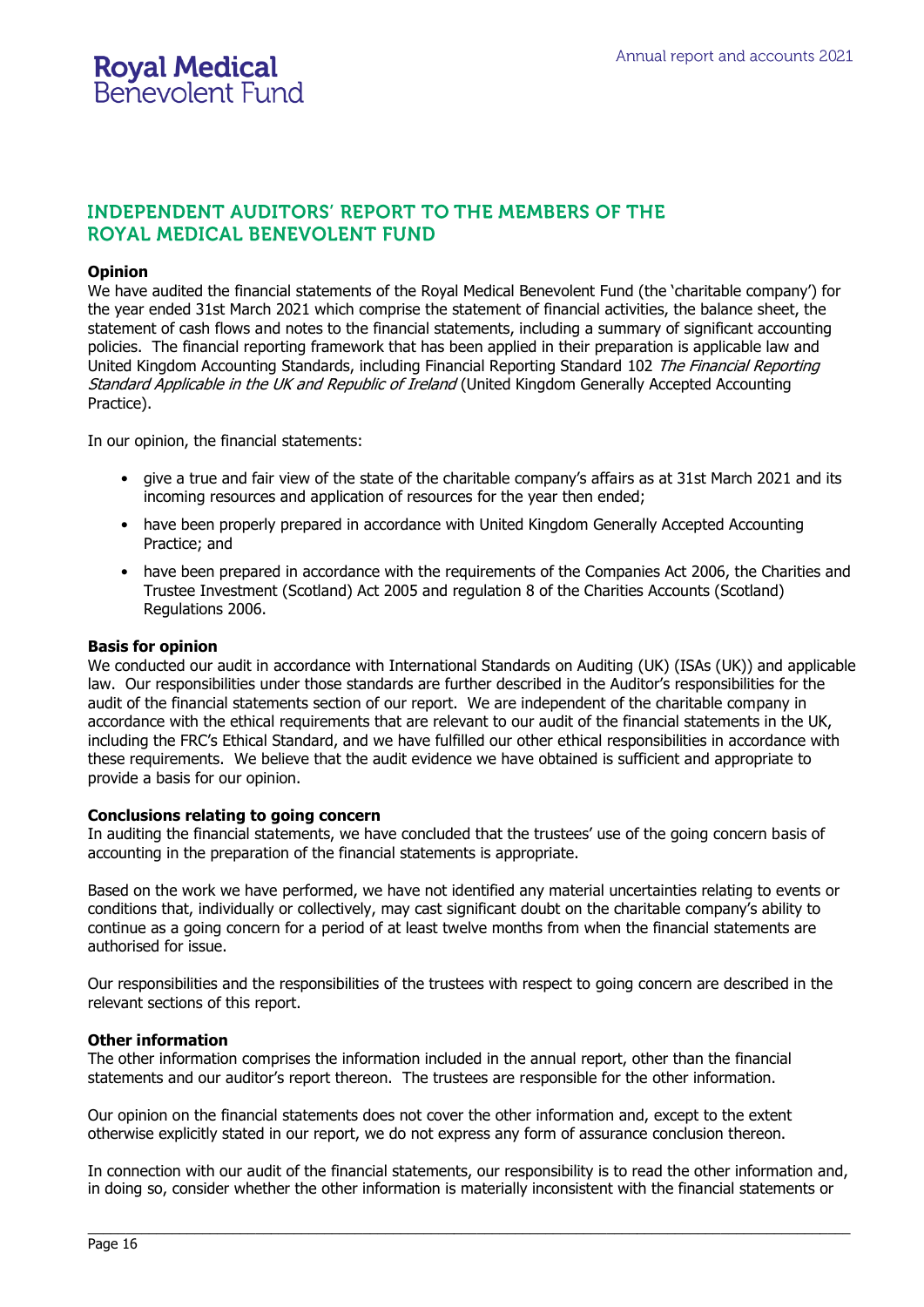# **INDEPENDENT AUDITORS' REPORT TO THE MEMBERS OF THE ROYAL MEDICAL BENEVOLENT FUND (Continued)**

our knowledge obtained in the audit or otherwise appears to be materially misstated. If we identify such material inconsistencies or apparent material misstatements, we are required to determine whether there is a material misstatement in the financial statements or a material misstatement of the other information. If, based on the work we have performed, we conclude that there is a material misstatement of this other information we are required to report that fact. We have nothing to report in this regard.

### **Opinions on other matters prescribed by the Companies Act 2006**

In our opinion, based on the work undertaken in the course of the audit:

- the information given in the trustees' report, which includes the directors' report prepared for the purposes of company law, for the financial year for which the financial statements are prepared is consistent with the financial statements; and
- the directors' report included within the trustees' report has been prepared in accordance with applicable legal requirements.

### **Matters on which we are required to report by exception**

In the light of the knowledge and understanding of the charitable company and its environment obtained in the course of the audit, we have not identified material misstatements in the directors' report included within the trustees' report.

We have nothing to report in respect of the following matters in relation to which the Companies Act 2006 and the Charities Accounts (Scotland) Regulations 2006 require us to report to you if, in our opinion:

- adequate and proper accounting records have not been kept, or returns adequate for our audit have not been received from branches not visited by us; or
- the financial statements are not in agreement with the accounting records and returns; or
- certain disclosures of trustees' remuneration specified by law are not made; or
- we have not received all the information and explanations we require for our audit; or
- the trustees were not entitled to prepare the financial statements in accordance with the small companies regime and take advantage of the small companies' exemptions in preparing the trustees' report and from the requirements to prepare a strategic report.

#### **Responsibilities of trustees**

As explained more fully in the trustees' responsibilities statement, set out in the trustees' report, the trustees (who are also the directors of the charitable company for the purposes of company law) are responsible for the preparation of the financial statements and for being satisfied that they give a true and fair view, and for such internal control as the trustees determine is necessary to enable the preparation of financial statements that are free from material misstatement, whether due to fraud or error.

In preparing the financial statements, the trustees are responsible for assessing the charitable company's ability to continue as a going concern, disclosing, as applicable, matters related to going concern and using the going concern basis of accounting unless the trustees either intend to liquidate the charitable company or to cease operations, or have no realistic alternative but to do so.

#### **Auditor's responsibilities for the audit of the financial statements**

We have been appointed as auditor under section  $44(1)(c)$  of the Charities and Trustee Investment (Scotland) Act 2005 and under the Companies Act 2006 and report in accordance with the Acts and relevant regulations made or having effect thereunder.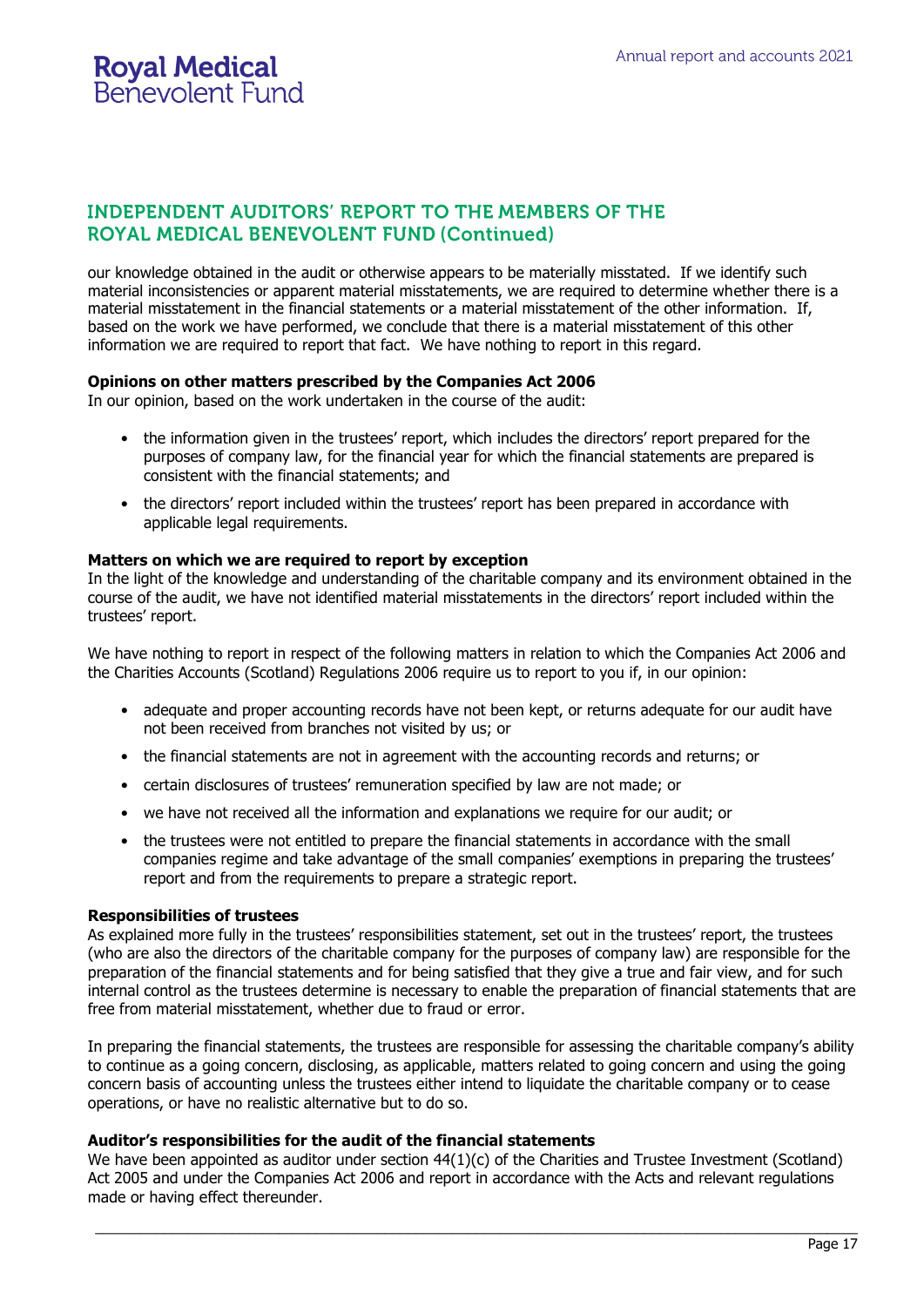# **INDEPENDENT AUDITORS' REPORT TO THE MEMBERS OF THE ROYAL MEDICAL BENEVOLENT FUND (Continued)**

Our objectives are to obtain reasonable assurance about whether the financial statements as a whole are free from material misstatement, whether due to fraud or error, and to issue an auditor's report that includes our opinion. Reasonable assurance is a high level of assurance, but is not a guarantee that an audit conducted in accordance with ISAs (UK) will always detect a material misstatement when it exists. Misstatements can arise from fraud or error and are considered material, if individually or in the aggregate, they could reasonably be expected to influence the economic decisions of users taken on the basis of these financial statements.

Irregularities, including fraud, are instances of non-compliance with laws and regulations. We design procedures in line with our responsibilities, outlined above, to detect material misstatements in respect of irregularities, including fraud. The extent to which our procedures are capable of detecting irregularities, including fraud is detailed below:

- We obtained an understanding of the legal and regulatory frameworks that are applicable to the charitable company and determined that the most significant are the Statement of Recommended Practice 'Accounting and Reporting by Charities' (SORP), in accordance with the Financial Reporting Standard applicable in the UK (FRS 102) and the Companies Act 2006, the Charities and Trustee Investment (Scotland) Act 2005 and regulation 8 of the Charities Accounts (Scotland) Regulations 2006.
- We understood how the charitable company is complying with those frameworks via communication with those charged with governance, together with the review of the charity's documented policies and procedures. The charitable company is required to comply with both company law and charity law and, based on our knowledge of its activities, we identified that the legal requirement to accurately account for restricted funds was of key significance.
- The audit team, which is experienced in the audit of charities, considered the charitable company's susceptibility to material misstatement and how fraud may occur. Our considerations included the risk of management override.
- Our approach was to check that the income from donations, legacies and grants were properly identified and accurately disclosed, that expenditure complied with the control procedures and was appropriately charged. We confirmed the movements and income from investments, including unrealised gains/losses. We also reviewed journal adjustments and unusual transactions for management override, and considered the identification and disclosure of related party transactions.

A further description of our responsibilities for the audit of the financial statements is located on the Financial Reporting Council's website at: www.frc.org.uk/auditorsresponsibilities. This description forms part of our auditor's report.

### **Use of our report**

This report is made solely to the charitable company's members, as a body, in accordance with Chapter 3 of Part 16 of the Companies Act 2006 and to the charitable company's trustees, as a body, in accordance with Regulation 10 of the Charities Accounts (Scotland) Regulations 2006. Our audit work has been undertaken so that we might state to the charitable company's members those matters we are required to state to them in an auditor's report and for no other purpose. To the fullest extent permitted by law, we do not accept or assume responsibility to anyone other than the charitable company and the charitable company's members as a body, for our audit work, for this report or for the opinions we have formed.

mm

Gregory Stevenson, Senior Statutory Auditor For and on behalf of Knox Cropper LLP, Statutory Auditors 65 Leadenhall Street, London, EC3A 2AD 24th June 2021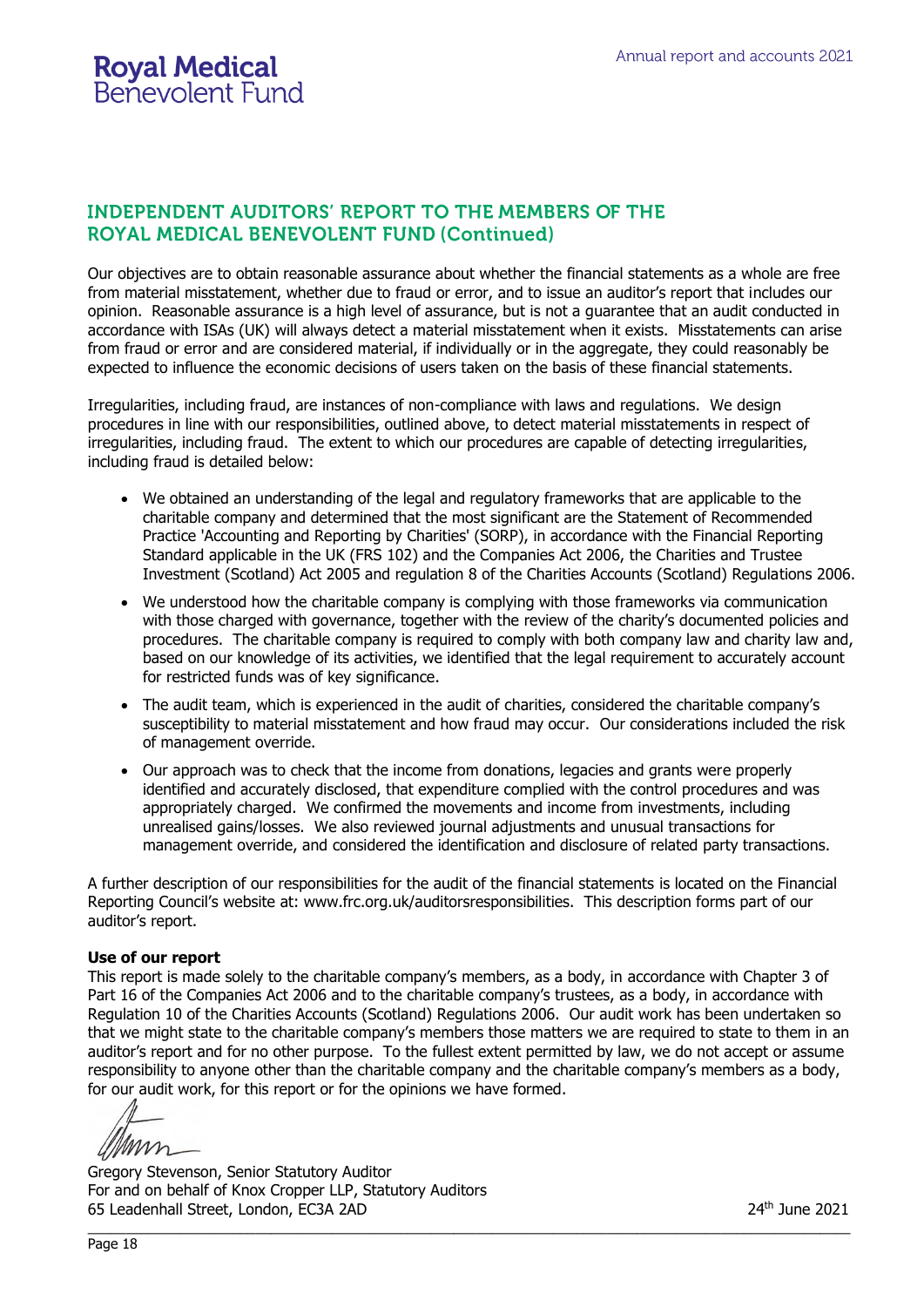# STATEMENT OF FINANCIAL ACTIVITIES

FOR THE YEAR ENDED 31st MARCH 2021

|                                                                                                         |              | 2021                                  |                            |                                       | 2020                                                     |                     |                                 |  |
|---------------------------------------------------------------------------------------------------------|--------------|---------------------------------------|----------------------------|---------------------------------------|----------------------------------------------------------|---------------------|---------------------------------|--|
|                                                                                                         | <b>Notes</b> | <b>Unrestricted</b><br>funds          | <b>Restricted</b><br>funds | <b>Total</b><br>funds                 | Unrestricted<br>funds                                    | Restricted<br>funds | Total<br>funds                  |  |
|                                                                                                         |              | £                                     | £                          | £                                     | £                                                        | £                   | £                               |  |
| <b>INCOME FROM</b><br>Donations and legacies<br>Other trading activities<br>Investments<br>Other income | 2<br>3       | 516,903<br>12,882<br>501,051<br>3,290 | 97,500<br>64,341           | 614,403<br>12,882<br>565,392<br>3,290 | 805,109<br>44,144<br>506,660<br>$\overline{\phantom{a}}$ | 27,500<br>50,433    | 832,609<br>44,144<br>557,093    |  |
| <b>Total</b>                                                                                            |              | 1,034,126                             | 161,841                    | 1,195,967                             | 1,355,913                                                | 77,933              | 1,433,846                       |  |
| <b>EXPENDITURE ON</b><br>Charitable activities<br>Raising funds<br>Investment management fees           | 4<br>5       | 1,092,507<br>174,773<br>76,355        | 137,162                    | 1,229,669<br>174,773<br>76,355        | 1,259,023<br>180,723<br>160,333                          | 52,736              | 1,311,759<br>180,723<br>160,333 |  |
| <b>Total</b>                                                                                            |              | 1,343,635                             | 137,162                    | 1,480,797                             | 1,600,079                                                | 52,736              | 1,652,815                       |  |
| Net income/(expenditure) before<br>gains and losses on investments                                      |              | (309, 509)                            | 24,679                     | (284, 830)                            | (244, 166)                                               | 25,197              | (218,969)                       |  |
| Net gains/(losses) on investments                                                                       | 10           | 4,893,672                             | 301,124                    | 5,194,796                             | (927, 285)                                               | (50, 951)           | (978, 236)                      |  |
| Net income/(expenditure) and<br>net movement in funds                                                   |              | 4,584,163                             | 325,803                    | 4,909,966                             | (1, 171, 451)                                            | (25, 754)           | (1, 197, 205)                   |  |
| <b>RECONCILIATION OF FUNDS</b>                                                                          |              |                                       |                            |                                       |                                                          |                     |                                 |  |
| Fund balances brought forward at<br>$1st$ April 2020                                                    |              | 30,551,511                            | 1,584,549                  | 32,136,060                            | 31,722,962                                               | 1,610,303           | 33,333,265                      |  |
| <b>Fund balances carried forward at</b><br>31st March 2021                                              | 15, 16       | £35,135,674                           | £1,910,352                 | £37,046,026                           | £30,551,511                                              | £1,584,549          | £32,136,060                     |  |

There were no discontinued or acquired activities during the current or preceding financial year.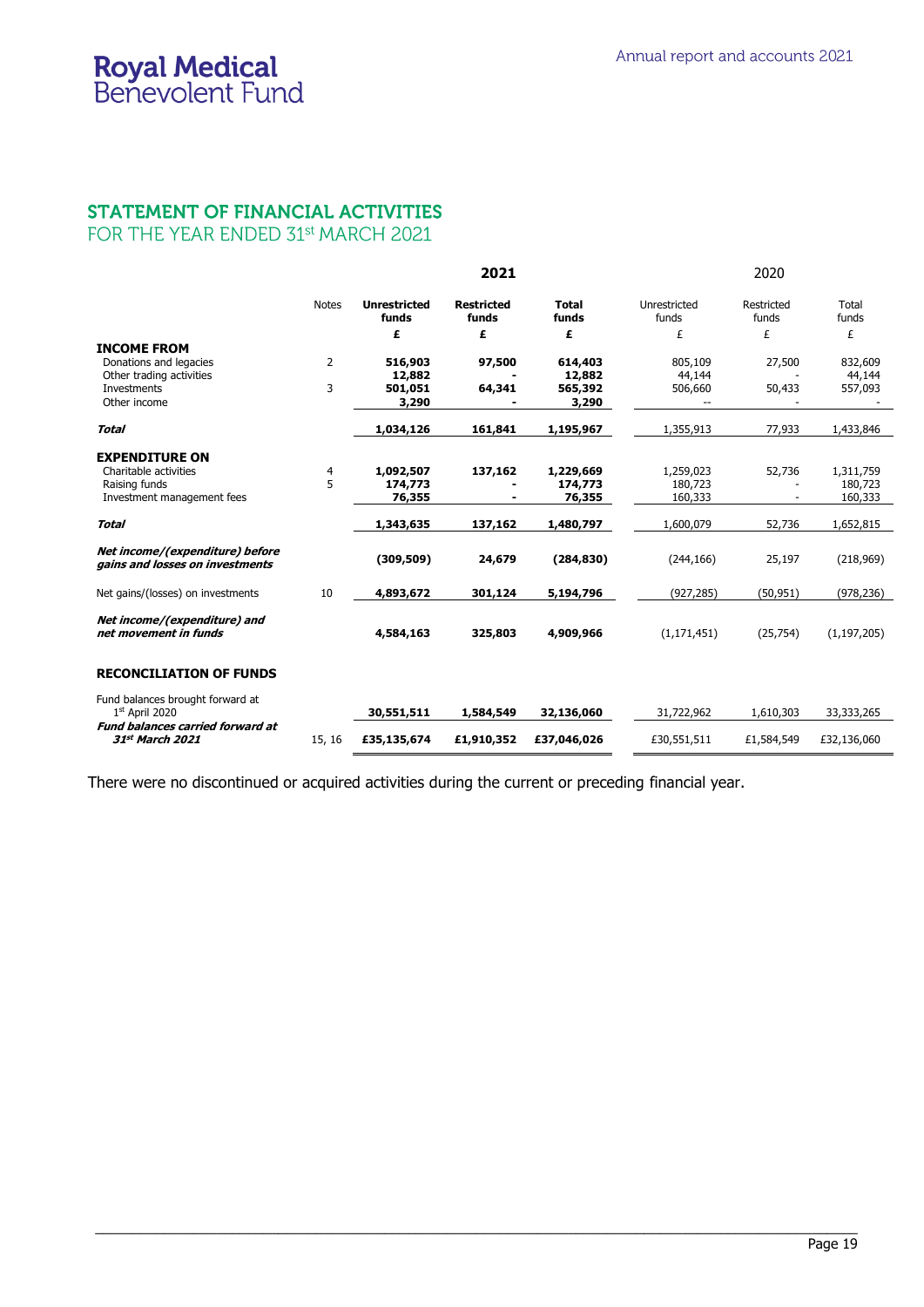# **BALANCE SHEET**

AS AT 31st MARCH 2021

|                                                                                                    |              | 2021                              |             |                                    | 2020        |
|----------------------------------------------------------------------------------------------------|--------------|-----------------------------------|-------------|------------------------------------|-------------|
|                                                                                                    | <b>Notes</b> | £                                 | £           | £                                  | £           |
| <b>FIXED ASSETS</b>                                                                                |              |                                   |             |                                    |             |
| Tangible assets                                                                                    | 9            |                                   | 256,588     |                                    | 235,589     |
| Investments - Representing:<br>Unrestricted funds<br>Restricted funds                              | 10<br>10     | 33,080,247<br>1,755,764           |             | 28,438,600<br>1,454,640            |             |
|                                                                                                    |              |                                   | 34,836,011  |                                    | 29,893,240  |
| Social investments                                                                                 | 11           |                                   | 543,835     |                                    | 555,035     |
| <b>CURRENT ASSETS</b>                                                                              |              |                                   | 35,636,434  |                                    | 30,683,864  |
| <b>Debtors</b><br>Cash at bank and in hand                                                         | 12<br>13     | 176,702<br>1,380,733<br>1,557,435 |             | 307,127<br>1,338,710<br>1,645,837  |             |
| <b>CREDITORS: Amounts falling</b><br>due within one year                                           | 14           | (147, 843)                        |             | (193, 641)                         |             |
| <b>Net current assets</b>                                                                          |              |                                   | 1,409,592   |                                    | 1,452,196   |
| <b>Total assets less liabilities</b>                                                               |              |                                   | £37,046,026 |                                    | £32,136,060 |
| <b>UNRESTRICTED FUNDS</b><br><b>Accumulated funds</b><br>Revaluation reserve<br>Designated reserve | 15           | 29,310,213<br>5,726,361<br>99,100 | 35,135,674  | 28,957,573<br>1,493,938<br>100,000 | 30,551,511  |
| <b>RESTRICTED FUNDS</b>                                                                            | 16           |                                   | 1,910,352   |                                    | 1,584,549   |
|                                                                                                    |              |                                   | £37,046,026 |                                    | £32,136,060 |

The financial statements were approved by the Board of Trustees on  $24<sup>th</sup>$  June 2021 and signed on its behalf by:

\_\_\_\_\_\_\_\_\_\_\_\_\_\_\_\_\_\_\_\_\_\_\_\_\_\_\_\_\_\_\_\_\_\_\_\_\_\_\_\_\_\_\_\_\_\_\_\_\_\_\_\_\_\_\_\_\_\_\_\_\_\_\_\_\_\_\_\_\_\_\_\_\_\_\_\_\_\_\_\_\_\_\_\_\_\_\_\_\_\_\_\_\_\_\_\_\_\_\_\_

relieved

**Michael Farthing**<br> **Chair of the Board of Trustees**<br> **Greg Rubin**<br> **Greg Rubin** Chair of the Board of Trustees

Registered Company Number: 00139113 Charity Commission Registration Number: 207275 Scottish Charity Registration Number: SC046148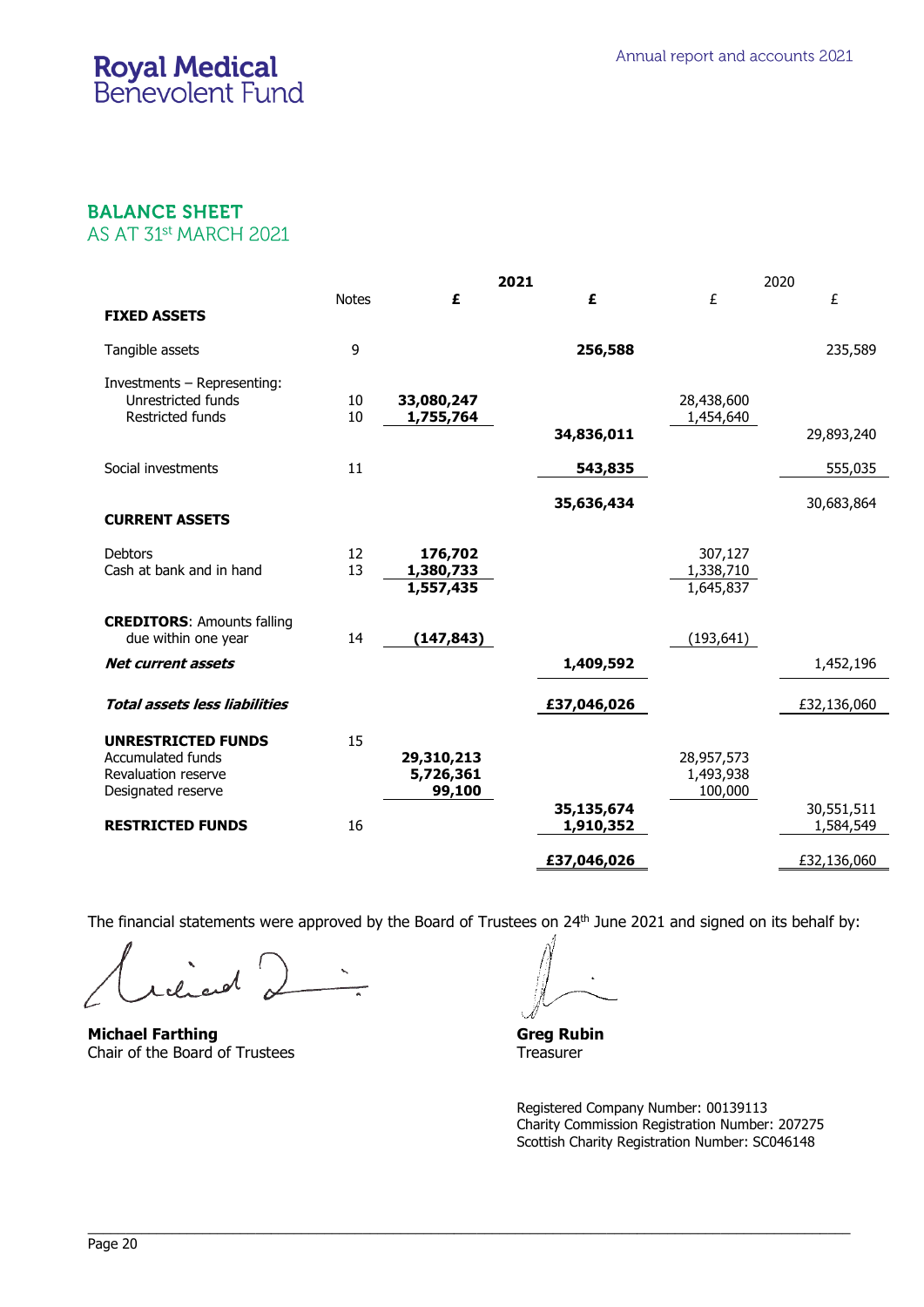### **STATEMENT OF CASH FLOWS** FOR THE YEAR ENDED 31st MARCH 2021

|                                                                                                                                                                                                                                                                       | 2021 |                                                               | 2020       |                                                                          |            |
|-----------------------------------------------------------------------------------------------------------------------------------------------------------------------------------------------------------------------------------------------------------------------|------|---------------------------------------------------------------|------------|--------------------------------------------------------------------------|------------|
|                                                                                                                                                                                                                                                                       | Note | £                                                             | £          | £                                                                        | £          |
| <b>CASH FLOWS FROM OPERATING ACTIVITIES</b><br>Net cash used in operating activities                                                                                                                                                                                  | А    |                                                               | (616,903)  |                                                                          | (704, 265) |
| <b>CASH FLOWS FROM INVESTING ACTIVITIES</b><br>Purchase of tangible fixed assets<br>Proceeds from sale of tangible fixed assets<br>Purchase of investments<br>Proceeds from sale of investments<br>Dividends and interest received<br>Investment management fees paid |      | (39, 497)<br>(7,327,393)<br>7,588,379<br>519,654<br>(73, 256) |            | (17, 667)<br>1,890<br>(18,635,037)<br>18,646,144<br>612,328<br>(194,560) |            |
| Net cash provided by investment activities                                                                                                                                                                                                                            |      |                                                               | 667,887    |                                                                          | 413,098    |
| Change in cash and cash equivalents in the<br>financial year                                                                                                                                                                                                          |      |                                                               | 50,984     |                                                                          | (291, 167) |
| Cash and cash equivalents at the beginning of the<br>financial year                                                                                                                                                                                                   | B    |                                                               | 2,589,464  |                                                                          | 2,880,631  |
| Cash and cash equivalents at the end of the<br>financial year                                                                                                                                                                                                         | B    |                                                               | £2,640,448 |                                                                          | £2,589,464 |

# NOTES TO THE STATEMENT OF CASH FLOWS

### **A. RECONCILIATION OF NET INCOME TO NET CASH USED IN OPERATING ACTIVITIES**

|                                                                                                                                                                                                                                                                                                              | 2021<br>£                                                                        | 2020<br>£                                                                              |
|--------------------------------------------------------------------------------------------------------------------------------------------------------------------------------------------------------------------------------------------------------------------------------------------------------------|----------------------------------------------------------------------------------|----------------------------------------------------------------------------------------|
| Net income/(expenditure) as per the statement of financial activities                                                                                                                                                                                                                                        | 4,909,966                                                                        | (1, 197, 205)                                                                          |
| Adjustments for:<br>- Depreciation<br>- Gains on sale of tangible fixed assets<br>- Dividends and interest from investments<br>- (Gains)/losses on investments<br>- Investment management fees<br>- Decrease in social investments<br>- Decrease/(increase) in debtors<br>- (Decrease)/increase in creditors | 18,498<br>(565,392)<br>(5, 194, 796)<br>76,355<br>11,200<br>176,163<br>(48, 897) | 27,483<br>(1,580)<br>(557,093)<br>978,236<br>160,333<br>21,200<br>(180, 614)<br>44,975 |
| Net cash used in operating activities                                                                                                                                                                                                                                                                        | £ (616,903)                                                                      | £ (704,265)                                                                            |

### **B. ANALYSIS OF CHANGES IN NET FUNDS**

|                                              | <b>At 1st April</b><br>2020 | <b>Movement</b><br>£ | At 31st March<br>2021 |
|----------------------------------------------|-----------------------------|----------------------|-----------------------|
| Bank current accounts                        | 17,818                      | (5,355)              | 12,463                |
| Cash on deposit - less than 24 hours' notice | 816,410                     | 45,635               | 862,045               |
| Cash on deposit - more than 24 hours' notice | 502,451                     | 1,720                | 504,171               |
| Cash in hand                                 | 2,031                       | 23                   | 2,054                 |
|                                              | 1,338,710                   | 42,023               | 1,380,733             |
| Cash held under investments                  | 1,250,754                   | 8,961                | 1,259,715             |
|                                              | £2,589,464                  | £50,984              | £2,640,448            |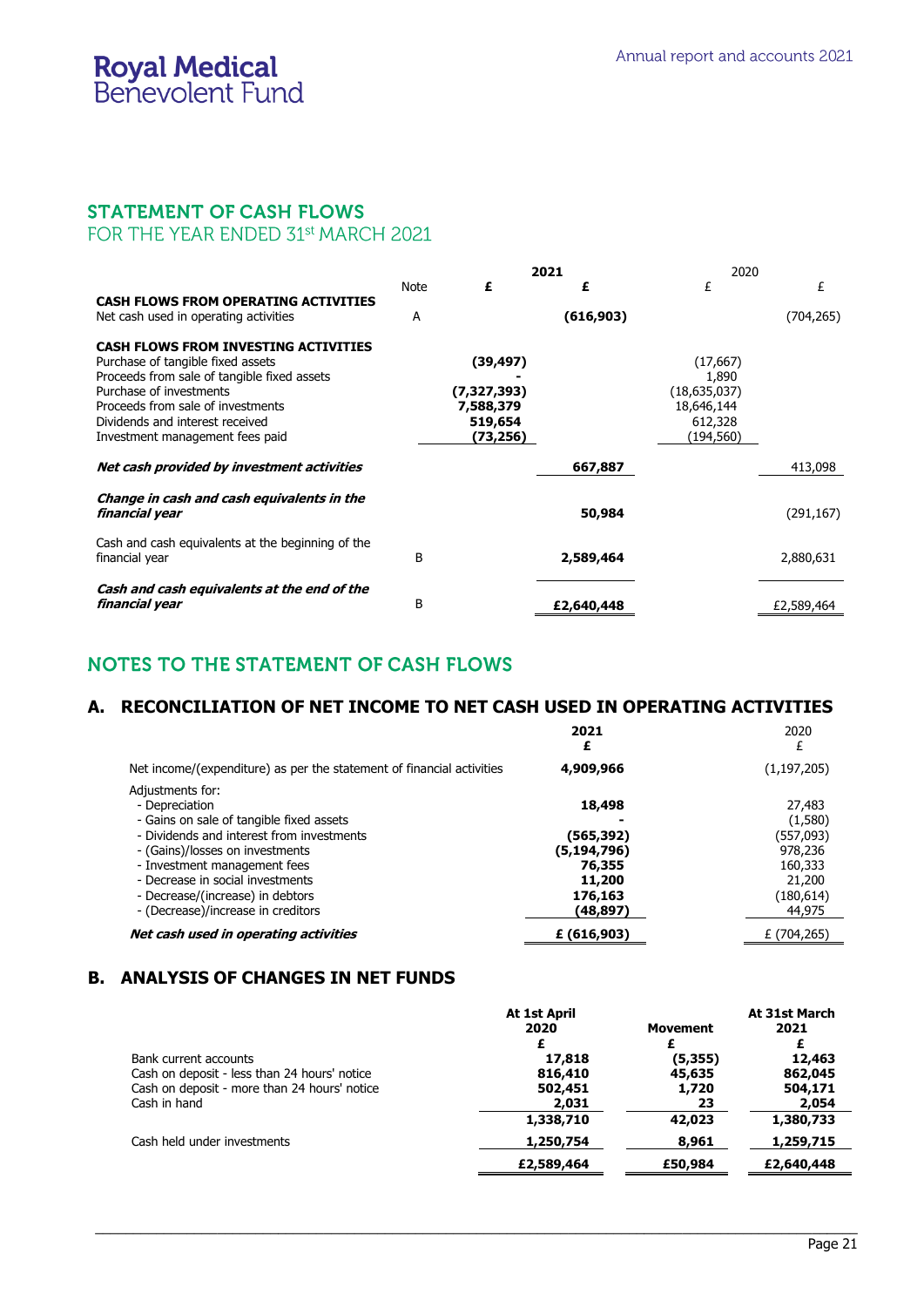# **NOTES FORMING PART OF THE ACCOUNTS**

FOR THE YEAR ENDED 31st MARCH 2021

### **1. ACCOUNTING POLICIES**

### (a) **Basis of accounting**

The financial statements have been prepared under the historical cost convention with items recognised at cost or transaction value, with the exception of listed investments which are shown at their market value at the balance sheet date. The financial statements comply with the Charities Act 2011, the Companies Act 2006, the Charities and Trustee Investment (Scotland) Act 2005, the Charities Accounts (Scotland) Regulations 2006 (as amended), the Rules and Articles of Association of the RMBF, and Accounting and Reporting by Charities: Statement of Recommended Practice applicable to charities preparing their accounts in accordance with the Financial Reporting Standard applicable in the UK and Republic of Ireland (FRS 102) (second edition issued October 2019).

The RMBF meets the definition of a public benefit entity under FRS 102.

The Trustees consider that there are no uncertainties about the Charity's ability to continue as a going concern.

### (b) **Significant judgements and estimates**

- Unsecured loans to beneficiaries unsecured loans are provided for in full by expensing them as grants made in the year in which they are granted. Any subsequent repayments are credited against grants paid in the year of receipt. The Trustees do not consider the recoverability of these loans to be sufficient enough to justify recognition of these loans as an asset on the balance sheet.
- Useful lives of depreciable assets the annual depreciation charge is sensitive to changes to the estimated useful lives and residual values of assets. The useful lives and residual values are reassessed annually and amended where necessary.

#### (c) **Income recognition**

Income is recognised once the RMBF has entitlement to the income, it is probable that the income will be received and the amount of income receivable can be measured reliably.

In practice donations are generally recognised on a cash received basis. The tax credits on gift aided donations are recognised in the same financial year as the income to which they relate.

Legacy gifts are recognised on a case by case basis following the granting of probate when the administrator/executor for the estate has communicated in writing both the amount and settlement date. In the event that the gift is in the form of an asset other than cash, recognition is subject to the value of the gift being reliably measurable with a degree of accuracy and the title to the asset having been transferred to the RMBF.

Dividends receivable are recognised once the dividend has been declared and notification has been received of the dividend due. Interest on fixed interest securities and bank deposits is accounted for on an accruals basis.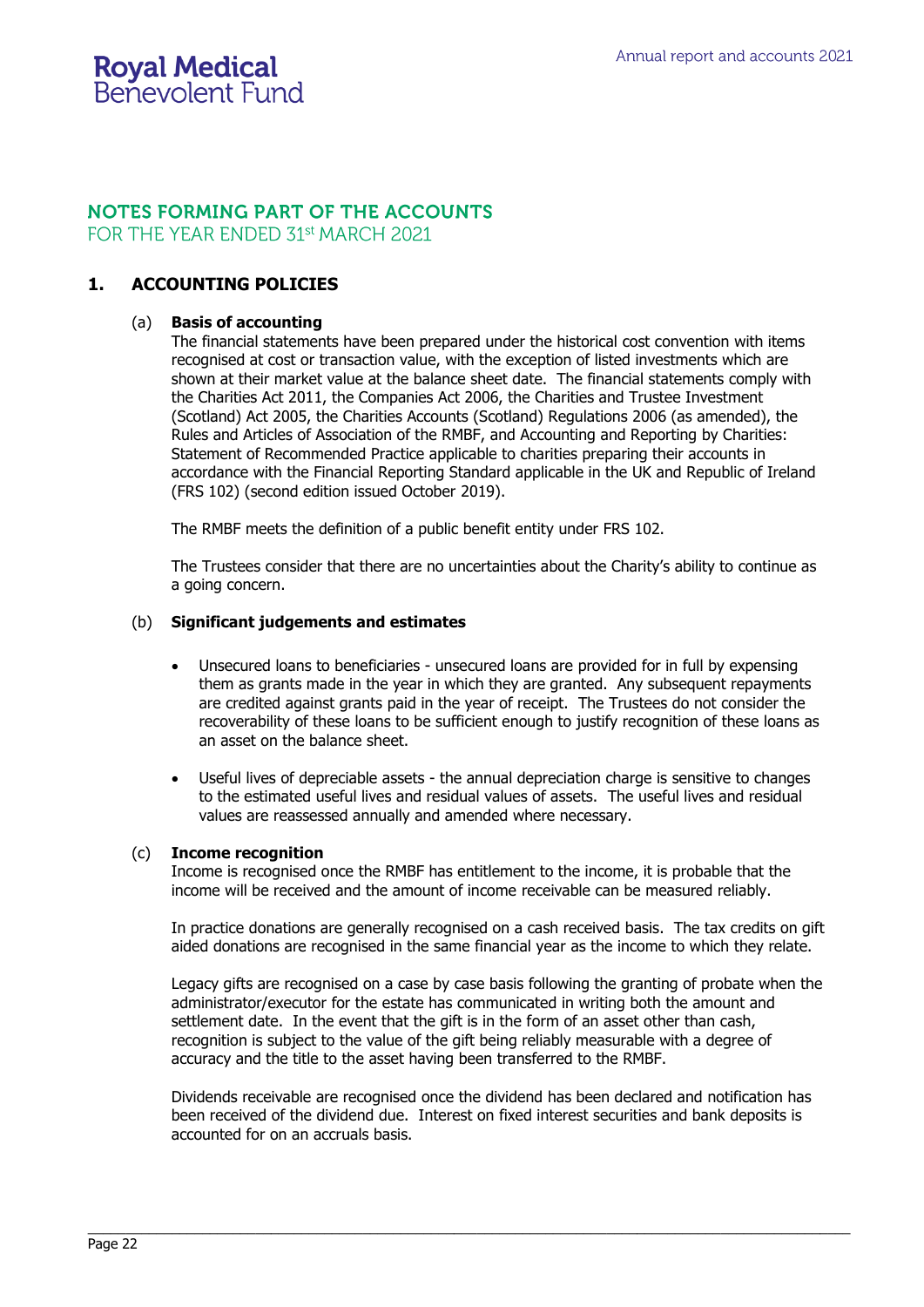# **NOTES FORMING PART OF THE ACCOUNTS (Continued)**

FOR THE YEAR ENDED 31st MARCH 2021

# **1. ACCOUNTING POLICIES (Continued)**

### (d) **Expenditure recognition**

Grants are awarded to beneficiaries in the furtherance of the charitable objects of the RMBF. Grants are recognised as expenditure in the financial year in which they are approved by the Grants and Awards Committee and the offer is conveyed to the beneficiary. Where grants are subject to conditions, they are only recognised to the extent that those conditions have been met at the year end. Grants awarded but not yet paid are recorded in creditors.

Unsecured loans to beneficiaries are accounted for as an expense in the year in which they are granted and any subsequent repayment is credited against grants awarded in the year of receipt. Unsecured loans are not deemed sufficiently recoverable to justify recognition as an asset on the balance sheet.

Other liabilities are recognised as expenditure as soon as there is a legal or constructive obligation committing the Charity to that expenditure, it is probable that settlement will be required and the amount of the obligation can be measured reliably. Expenditure is accounted for on an accruals basis.

All expenses are allocated or apportioned to the applicable expenditure headings. Where possible, costs are allocated to activities on an actual basis. Where actual allocation is not possible, costs are apportioned on the basis of staff time.

Support costs are those functions that assist the work of the Charity but do not undertake charitable activities. Support costs include back office costs, finance and IT and governance costs. Governance costs comprise all costs involving the public accountability of the Charity and its compliance with regulation and good practice. This includes costs related to statutory audit and legal fees together with an apportionment of staff time.

The RMBF is not registered for VAT and is unable to recover input tax. Expenditure therefore includes VAT where incurred.

#### (e) **Investments**

Investments are initially recognised at their transaction value and subsequently measured at their fair value as at the balance sheet date using the closing quoted market price.

The investments held by RMBF fall under the category of basic financial instruments.

All gains and losses are taken to the statement of financial activities as they arise. Realised gains and losses on investments are calculated as the difference between sales proceeds and their opening carrying value or their purchase price if acquired after the beginning of the financial year. Unrealised gains and losses are calculated as the difference between the fair value at the year end and their carrying value. Realised and unrealised investment gains and losses are combined in the statement of financial activities.

#### (f) **Financial instruments**

The RMBF only has financial assets and liabilities of a kind that qualify as basic financial instruments, for example debtors, bank deposits and creditors. These are initially recognised at transaction value and subsequently valued at settlement value.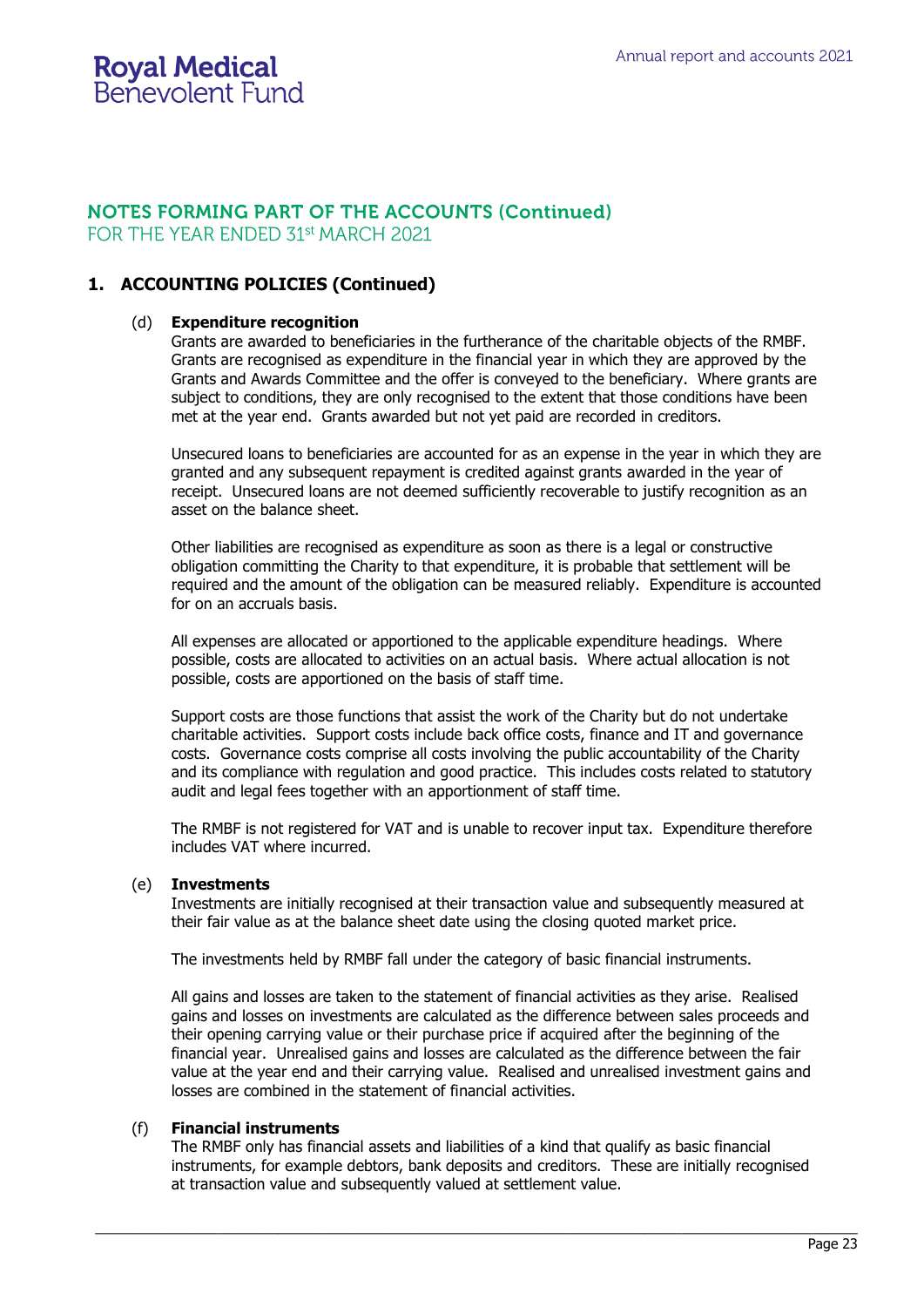# **NOTES FORMING PART OF THE ACCOUNTS (Continued)**

FOR THE YEAR ENDED 31st MARCH 2021

### **1. ACCOUNTING POLICIES (Continued)**

### (g) **Depreciation of tangible fixed assets**

Depreciation is calculated to write off the cost of fixed assets on a straight-line basis over the expected useful lives of the assets concerned. Freehold land is not depreciated. Freehold property is accounted for on a component cost basis with each component being depreciated over its estimated economic life as shown below.

| <b>Freehold property</b> |          | <b>Other assets</b>                         |          |
|--------------------------|----------|---------------------------------------------|----------|
| Fabric of building       | 60 years | Furniture, fixtures and fittings            | 10 years |
| Roof                     | 25 years | Office equipment                            | 4 years  |
| Windows                  | 15 years | Computer hardware and software 3 to 5 years |          |
| Partitioning             | 10 years |                                             |          |

### (h) **Social investments**

Secured loans to beneficiaries for charitable purposes are accounted for as a social investment. These are stated at the amount originally paid out with the carrying amount reduced in subsequent years to reflect repayments and adjusted if necessary for any impairment.

### (i) **Restricted funds**

Restricted funds represent amounts bequeathed or donated to further objects which, whilst similar to the RMBF's objects, are subject to certain restrictions imposed by the donor (note 16).

#### (j) **Pension costs**

Pension costs comprising employer contributions for current employees in the defined contribution scheme are allocated to the applicable expenditure heading. The total paid in respect of the year is disclosed in the employee costs note (note 7).

### **2. DONATIONS AND LEGACIES**

| <b>Donations</b><br>Sponsorship | <b>Unrestricted</b><br>funds<br>434,987<br>19,000 | 2021<br><b>Restricted</b><br>funds<br>97,500<br>$\blacksquare$ | <b>Total</b><br>532,487<br>19,000 | Unrestricted<br>funds<br>339,995 | 2020<br>Restricted<br>funds<br>27,500 | Total<br>£<br>367,495 |
|---------------------------------|---------------------------------------------------|----------------------------------------------------------------|-----------------------------------|----------------------------------|---------------------------------------|-----------------------|
| Legacies                        | 62,916                                            | $\blacksquare$                                                 | 62,916                            | 465,114                          |                                       | 465,114               |
|                                 | £516,903                                          | £97,500                                                        | £614,403                          | £805,109                         | £27,500                               | £832,609              |

The RMBF operates almost entirely within the UK.

Donations are stated inclusive of tax recoverable on amounts received under Gift Aid.

The RMBF has been notified of its entitlement to a further instalment of a legacy, but is currently uncertain as to the amount of the payment to be received and therefore no income has been accrued.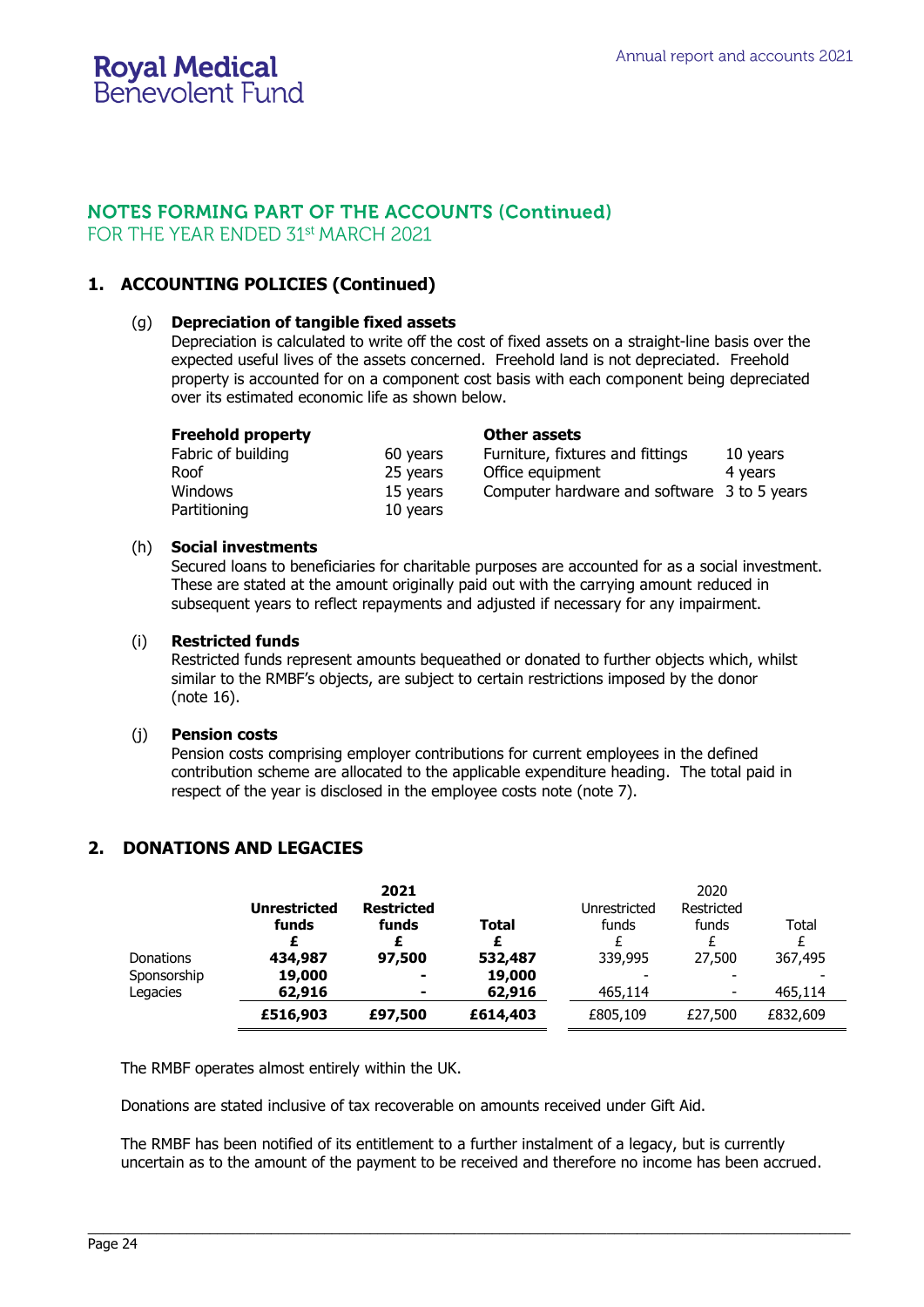# NOTES FORMING PART OF THE ACCOUNTS (Continued)

FOR THE YEAR ENDED 31st MARCH 2021

# **3. INVESTMENT INCOME**

|                                                                     | 2021                              |                                 |                   | 2020                  |                     |                   |  |
|---------------------------------------------------------------------|-----------------------------------|---------------------------------|-------------------|-----------------------|---------------------|-------------------|--|
|                                                                     | <b>Unrestricted</b><br>funds<br>£ | <b>Restricted</b><br>funds<br>£ | <b>Total</b>      | Unrestricted<br>funds | Restricted<br>funds | Total             |  |
| Dividends and interest<br>from listed investments<br>Other interest | 488,522<br>12,529                 | 64,327<br>14                    | 552,849<br>12,543 | 486,818<br>19,842     | 50,372<br>61        | 537,190<br>19,903 |  |
|                                                                     | £501,051                          | £64,341                         | £565,392          | £506,660              | £50,433             | £557,093          |  |

### **4. EXPENDITURE ON CHARITABLE ACTIVITIES**

### **Support for doctors**

|                                         |                              | 2021                       |              |                       | 2020                |            |
|-----------------------------------------|------------------------------|----------------------------|--------------|-----------------------|---------------------|------------|
|                                         | <b>Unrestricted</b><br>funds | <b>Restricted</b><br>funds | <b>Total</b> | Unrestricted<br>funds | Restricted<br>funds | Total      |
|                                         | £                            | £                          | £            | £                     | £                   | £          |
| Grants awarded<br>Less: Unsecured loans | 306,535                      | 115,451                    | 421,986      | 538,134               | 49,748              | 587,882    |
| repaid                                  | (420)                        |                            | (420)        | (2,205)               |                     | (2,205)    |
| Net grants awarded                      | 306,115                      | 115,451                    | 421,566      | 535,929               | 49,748              | 585,677    |
| Providing advice                        | 61,630                       | 21,600                     | 83,230       | 54,643                | 915                 | 55,558     |
| Casework                                | 202,478                      | $\blacksquare$             | 202,478      | 191,946               | -                   | 191,946    |
| Coach mentoring                         | 6,891                        | ۰                          | 6,891        | 10,986                |                     | 10,986     |
| Volunteer management                    | 76,058                       | $\blacksquare$             | 76,058       | 77,965                |                     | 77,965     |
| Raising awareness                       | 120,241                      | 111                        | 120,352      | 95,986                | 2,073               | 98,059     |
| Research into unmet need                | 900                          |                            | 900          |                       |                     |            |
| Support costs                           | 318,194                      | $\blacksquare$             | 318,194      | 291,568               |                     | 291,568    |
|                                         | £1,092,507                   | £137,162                   | £1,229,669   | £1,259,023            | £52,736             | £1,311,759 |

### **5. EXPENDITURE ON RAISING FUNDS**

# **Support for doctors**

|                                               | 2021<br><b>Unrestricted</b><br>funds<br>£ | 2020<br>Unrestricted<br>funds<br>£ |
|-----------------------------------------------|-------------------------------------------|------------------------------------|
| Trading<br>Fundraising costs<br>Support costs | 7,908<br>100,487<br>66,378                | 24,400<br>99,826<br>56,497         |
|                                               | £174,773                                  | £180,723                           |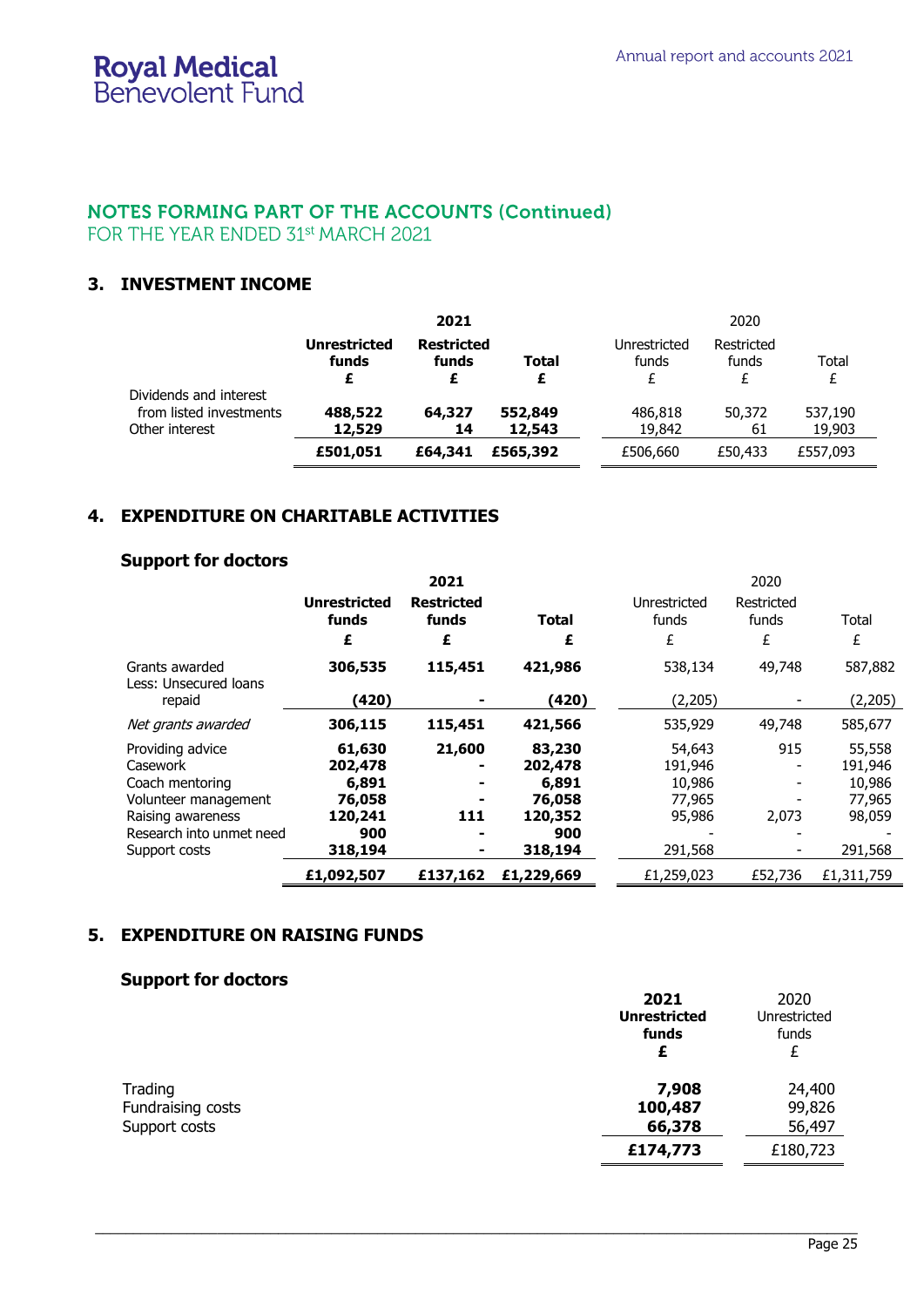# **NOTES FORMING PART OF THE ACCOUNTS (Continued)**

FOR THE YEAR ENDED 31st MARCH 2021

## **6. SUPPORT COSTS**

|                       |                | 2021           |          |         | 2020        |          |
|-----------------------|----------------|----------------|----------|---------|-------------|----------|
|                       | Raising        | <b>Support</b> | Total    | Raising | Support     | Total    |
|                       | funds          | for doctors    |          | funds   | for doctors |          |
|                       | £              |                |          |         |             | £        |
| Finance and IT        | 41,933         | 167,731        | 209,664  | 36,494  | 145,974     | 182,468  |
| Premises              | 13,008         | 52,034         | 65,042   | 8,335   | 33,341      | 41,676   |
| Office administration | 11,437         | 45,747         | 57,184   | 11,668  | 46,671      | 58,339   |
| Governance            | $\blacksquare$ | 52,682         | 52,682   |         | 65,582      | 65,582   |
|                       | £66,378        | £318,194       | £384,572 | £56,497 | £291,568    | £348,065 |

Support costs include staff costs and other expenses relating to these activities, which are allocated on the basis of staff time.

### **7. EMPLOYEE COSTS**

|                                                                                   | 2021          | 2020     |
|-----------------------------------------------------------------------------------|---------------|----------|
|                                                                                   | £             | £        |
| <b>Salaries</b>                                                                   | 518,260       | 477,390  |
| National Insurance contributions                                                  | 52,965        | 48,767   |
| Defined contribution pension costs                                                | 78,069        | 69,569   |
|                                                                                   | £649,294      | £595,726 |
| The average monthly number of employees during the year                           | <b>Number</b> | Number   |
| (excluding Trustees) was:                                                         |               |          |
| Head count                                                                        | 13            | 12       |
| Full time equivalent                                                              | 10.7          | 10.2     |
| Employees who earned in excess of £60,000 had earnings in the<br>following bands: |               |          |
| £60,001 to £70,000                                                                |               |          |
| £90,001 to £100,000                                                               |               |          |

The Trustees were not paid and did not receive any benefits from employment or other services supplied to the Charity during the year (2020: £nil). They are reimbursed expenses if they submit a claim. Reimbursed expenses during the year amounted to **£34** (2020: £2,643).

The key management personnel comprise the Trustees, the Chief Executive Officer and the Head of Finance and IT. The total employee benefits of the key management personnel (including National Insurance and pension costs) were **£202,864** (2020: £192,662).

In addition, over 200 volunteers across the UK also gave their services, contributing in particular to the RMBF's charitable work and its fundraising. No value is reflected in the accounts for these donated services. The reimbursed expenses to volunteers amounted to **£nil** (2020: £5,763).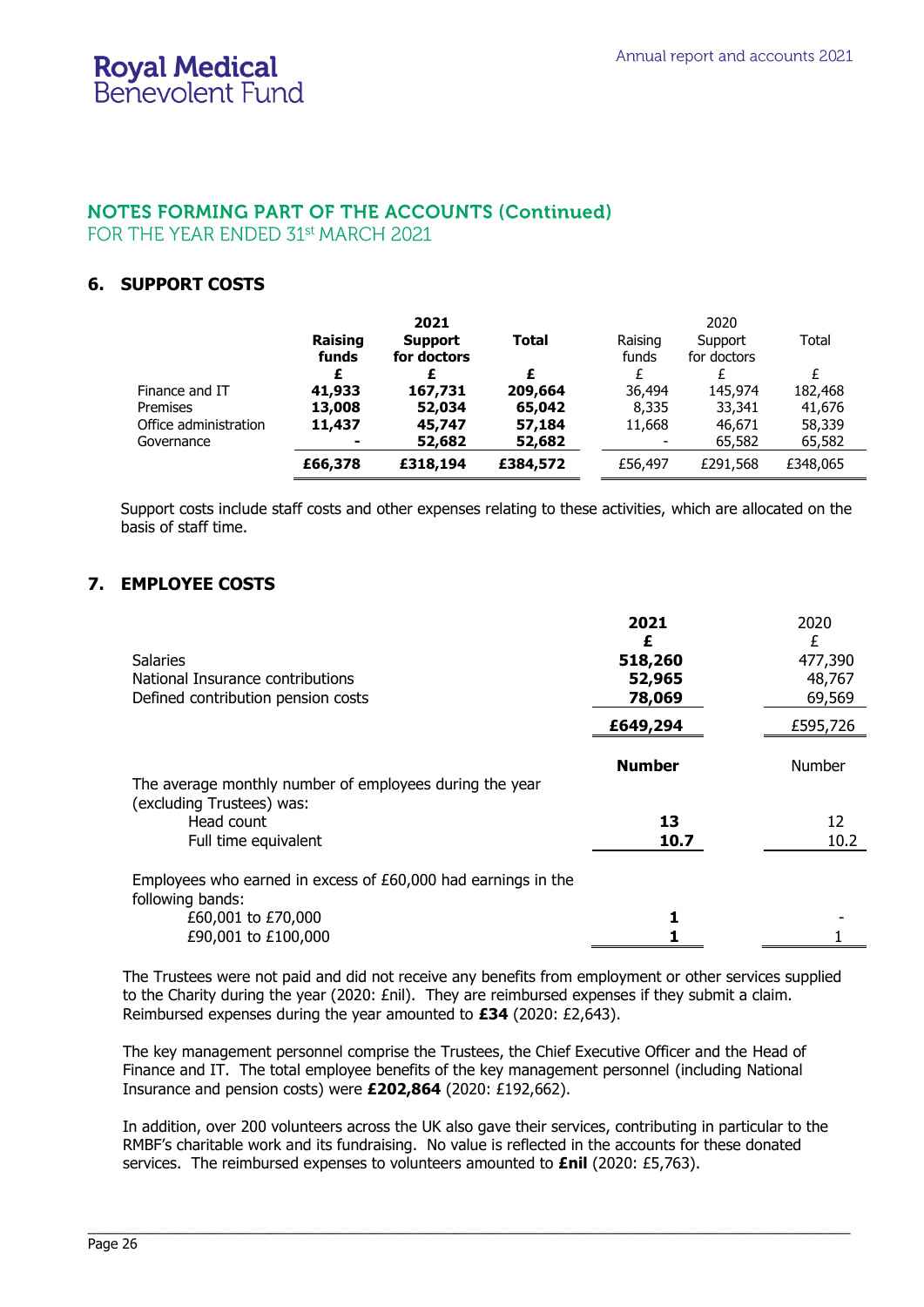# NOTES FORMING PART OF THE ACCOUNTS (Continued)

FOR THE YEAR ENDED 31st MARCH 2021

### **8. NET INCOME**

Net income for the year is stated after charging/(crediting):

|                                                        | 2021           |                | 2020           |         |
|--------------------------------------------------------|----------------|----------------|----------------|---------|
| Depreciation<br>Auditors' remuneration (including VAT) |                | 18,498         |                | 27,483  |
| - Audit<br>- Other services                            | 8,040<br>1,680 |                | 7,920<br>1,650 |         |
|                                                        |                | 9,720          |                | 9,570   |
| Gain on disposal of tangible fixed assets              |                | $\blacksquare$ |                | (1,580) |

# **9. TANGIBLE FIXED ASSETS**

|                                                   | <b>Freehold</b> | Furniture,<br><b>fixtures</b> | <b>Office</b> | <b>Computer</b><br>equipment |              |
|---------------------------------------------------|-----------------|-------------------------------|---------------|------------------------------|--------------|
|                                                   | property        | and fittings                  | equipment     | and software                 | <b>Total</b> |
|                                                   | £               | £                             | £             | £                            | £            |
| Cost                                              | 371,675         |                               | 23,381        | 91,375                       | 553,167      |
| At 1 <sup>st</sup> April 2020<br><b>Additions</b> |                 | 66,736                        |               |                              |              |
|                                                   | 5,844           | 27,335                        | 594           | 5,724                        | 39,497       |
| <b>Disposals</b>                                  |                 |                               | (97)          | (59,599)                     | (59,696)     |
| At $31st$ March 2021                              | 377,519         | 94,071                        | 23,878        | 37,500                       | 532,968      |
| <b>Depreciation</b>                               |                 |                               |               |                              |              |
| At 1st April 2020                                 | 184,072         | 39,761                        | 19,943        | 73,802                       | 317,578      |
| Eliminated on disposal                            |                 |                               | (97)          | (59,599)                     | (59, 696)    |
| Charge for the year                               | 4,060           | 4,415                         | 1,307         | 8,716                        | 18,498       |
| At 31st March 2021                                | 188,132         | 44,176                        | 21,153        | 22,919                       | 276,380      |
| <b>Net book value</b>                             |                 |                               |               |                              |              |
| At 31st March 2021                                | £189,387        | £49,895                       | £2,725        | £14,581                      | £256,588     |
|                                                   |                 |                               |               |                              |              |
| At 31st March 2020                                | £187,603        | £26,975                       | £3,438        | £17,573                      | £235,589     |

The freehold property is the RMBF's registered office in Wimbledon.

All tangible fixed assets are used in the furtherance of the RMBF's charitable objects.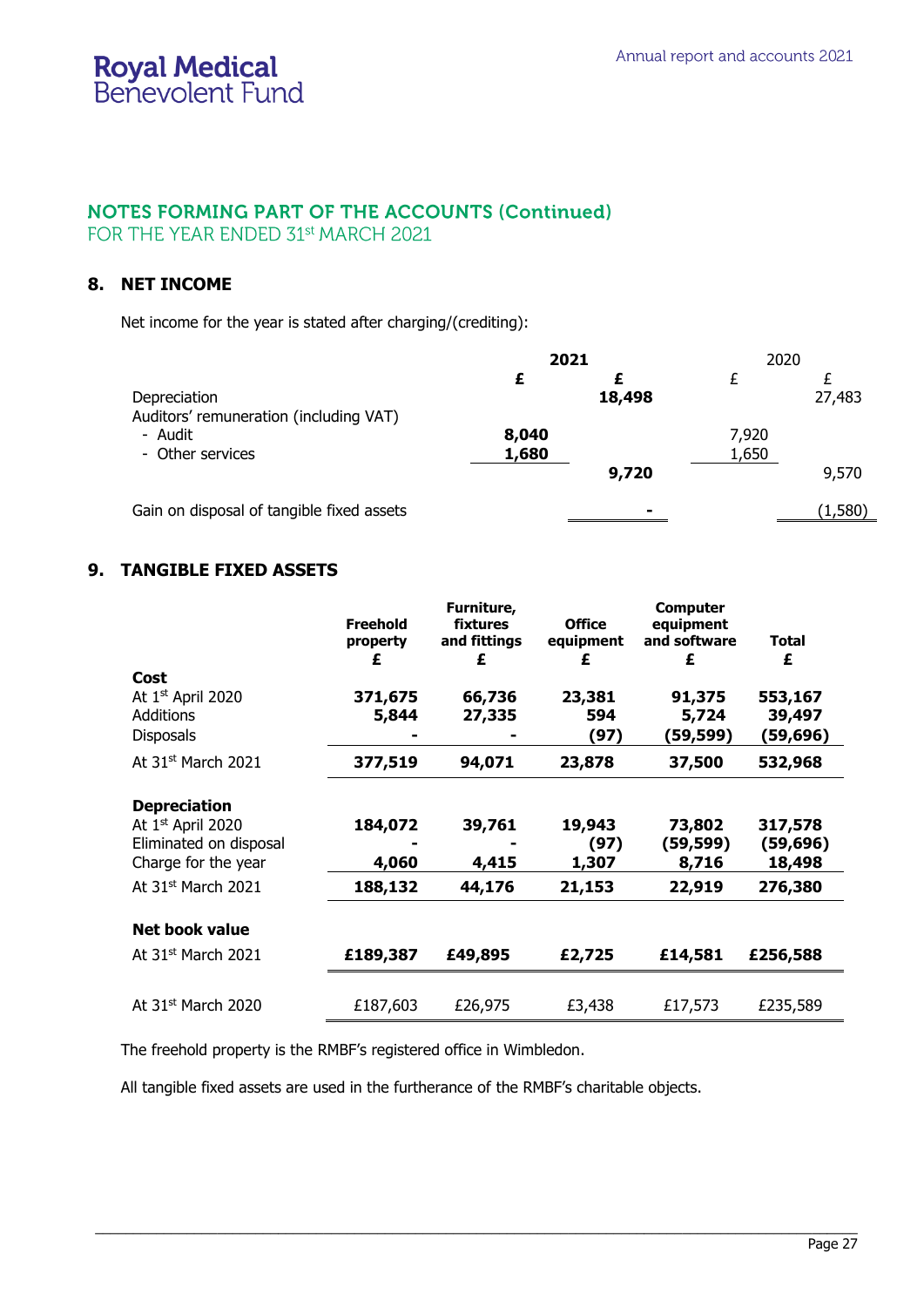# **NOTES FORMING PART OF THE ACCOUNTS (Continued)**

FOR THE YEAR ENDED 31st MARCH 2021

### **10. INVESTMENTS**

|                                                |                     | 2021              |              |              | 2020       |              |
|------------------------------------------------|---------------------|-------------------|--------------|--------------|------------|--------------|
|                                                | <b>Unrestricted</b> | <b>Restricted</b> | <b>Total</b> | Unrestricted | Restricted | Total        |
|                                                | funds               | funds             |              | funds        | funds      |              |
|                                                | £                   | £                 | £            | £            | £          | £            |
| Investments at market value                    |                     |                   |              |              |            |              |
| Market value at 1 <sup>st</sup> April 2020     | 27,187,846          | 1,454,640         | 28,642,486   | 28,126,238   | 1,505,591  | 29,631,829   |
| Cost of additions                              | 7,327,393           |                   | 7,327,393    | 18,635,037   | ۰          | 18,635,037   |
| Proceeds of disposal                           | (7,588,379)         |                   | (7,588,379)  | (18,646,144) |            | (18,646,144) |
| Realised gains on disposal                     | 1,448,034           |                   | 1,448,034    | 904,144      |            | 904,144      |
| Unrealised increase/(decrease) in market value | 3,445,638           | 301,124           | 3,746,762    | (1,831,429)  | (50, 951)  | (1,882,380)  |
| Market value at 31st March 2021                | 31,820,532          | 1,755,764         | 33,576,296   | 27,187,846   | 1,454,640  | 28,642,486   |
| <b>Cash held under investments</b>             |                     |                   |              |              |            |              |
| Held by investment managers                    | 120,244             |                   | 120,244      | 120,135      |            | 120,135      |
| Shawbrook Bank CAF 12 Month Fixed Rate Saver   | 639,406             |                   | 639,406      | 630,554      |            | 630,554      |
| Virgin Money Charity Deposit Account           | 500,065             |                   | 500,065      | 500,065      |            | 500,065      |
|                                                | £33,080,247         | £1,755,764        | £34,836,011  | £28,438,600  | £1,454,640 | £29,893,240  |

### **Unrestricted funds**

Unrestricted funds consist of listed investments managed on behalf of the Charity by Newton Investment Management Limited and CCLA Fund Managers Limited, listed investments in Exchange Traded Funds and Exchange Traded Commodities and cash held on deposit with CCLA, Shawbrook Bank and Virgin Money.

As at 31st March 2021, the units in the funds managed by Newton were valued at **£21,256,876** (2020: £17,879,528), the units in the fund managed by CCLA were valued at **£6,871,018** (2020: £5,687,795) and other listed investments were valued at **£3,692,638** (2020: £3,620,522).

The following investments represented more than 5% of the value of the total unrestricted fund investment portfolio at 31<sup>st</sup> March 2021:

| Name of fund                                                       | % of portfolio |              |  |
|--------------------------------------------------------------------|----------------|--------------|--|
|                                                                    | 2021           | 2020         |  |
| Newton Sustainable Growth and Income Fund for Charities (X shares) | 47.5%          | 46.5%        |  |
| BNY Mellon Sustainable Real Return Fund                            | <b>16.7%</b>   | 16.4%        |  |
| <b>CCLA COIF Charities Investment Fund</b>                         | <b>20.8%</b>   | <b>20.0%</b> |  |
| iShares USD TIPS ETF GBP                                           | $6.1\%$        | $6.8\%$      |  |

The 12 Month Fixed Rate Saver account with Shawbrook Bank pays interest at 1.4% per annum and matures on 10 July 2021.

#### **Restricted funds**

All of the restricted funds' investments are held in COIF Charities Investment Fund income units, managed by CCLA Fund Managers Limited.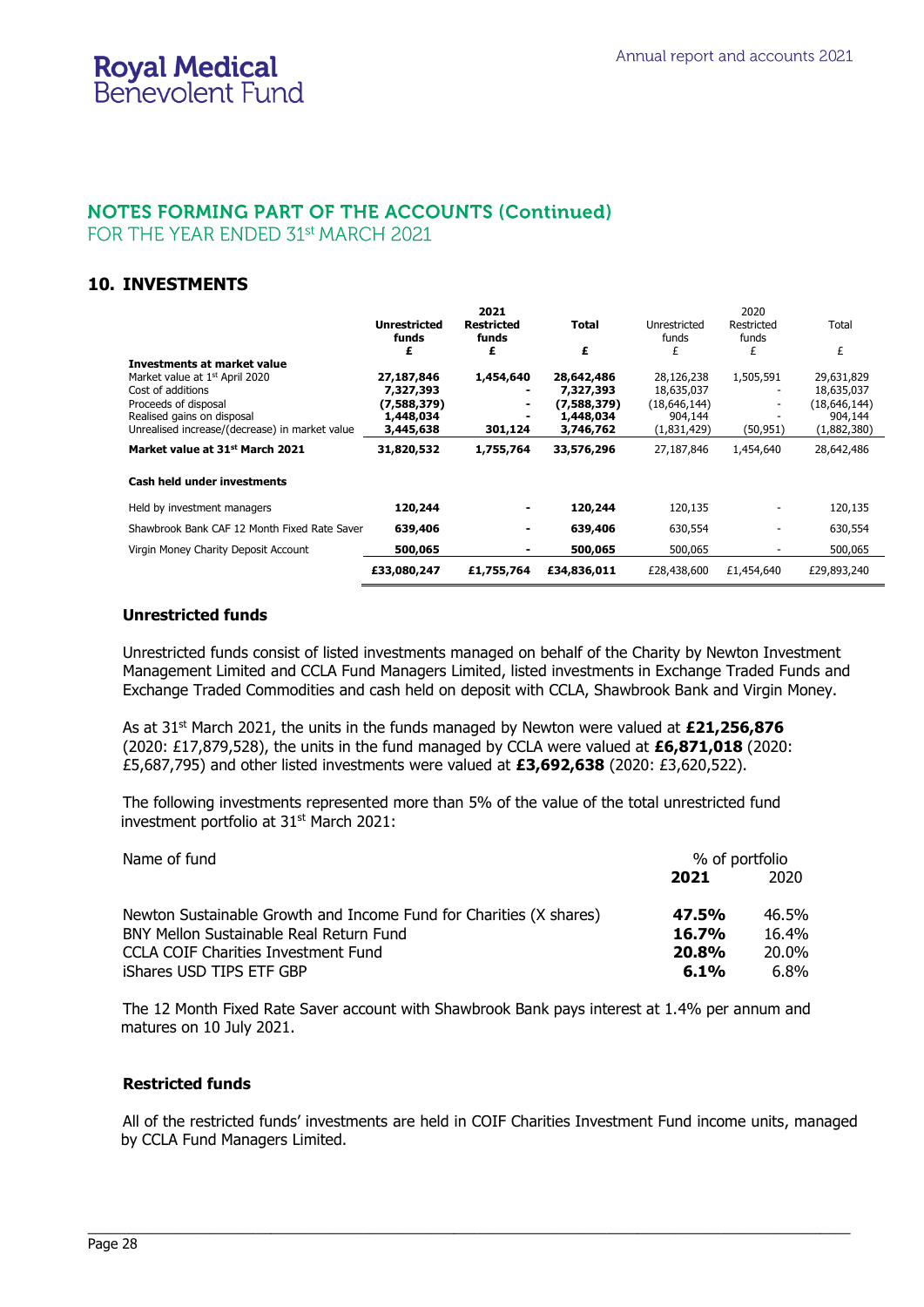# **NOTES FORMING PART OF THE ACCOUNTS (Continued)**

FOR THE YEAR ENDED 31st MARCH 2021

### **11. SOCIAL INVESTMENTS**

|                                | 2021     | 2020     |
|--------------------------------|----------|----------|
| Secured loans to beneficiaries | £543,835 | £555,035 |

These interest free concessionary loans are made wholly to advance charitable purposes for the benefit of the RMBF's beneficiaries. No new loans were made during the year and £11,200 was repaid (2020: No new loans and £21,200 repaid).

Loans are usually recovered from beneficiaries' estates although beneficiaries may opt to make earlier repayment. They are therefore not recoverable within one year.

# **12. DEBTORS**

|                                | 2021     | 2020     |
|--------------------------------|----------|----------|
|                                |          |          |
| Legacies                       |          | 175,000  |
| Tax recoverable under Gift Aid | 6,454    | 5,564    |
| Other debtors                  | 492      | 12,253   |
| Prepayments                    | 39,899   | 30,016   |
| Accrued income                 | 129,857  | 84,294   |
|                                | £176,702 | £307,127 |

### **13. CASH AT BANK AND IN HAND**

|                                              | 2021       | 2020       |
|----------------------------------------------|------------|------------|
|                                              |            |            |
| Bank current accounts                        | 12,463     | 17,818     |
| Cash on deposit - less than 24 hours' notice | 862,045    | 816,410    |
| Cash on deposit - more than 24 hours' notice | 504,171    | 502,451    |
| Cash in hand                                 | 2,054      | 2,031      |
|                                              | £1,380,733 | £1,338,710 |

Bank current accounts include **£2,037** (2020: £6,473) held by the guilds.

### **14. CREDITORS: AMOUNTS FALLING DUE WITHIN ONE YEAR**

|                 | 2021     | 2020     |
|-----------------|----------|----------|
|                 | £        |          |
| Grants payable  | 77,200   | 95,588   |
| Other creditors | 14,437   | 29,843   |
| Accruals        | 45,206   | 38,210   |
| Deferred income | 11,000   | 30,000   |
|                 | £147,843 | £193,641 |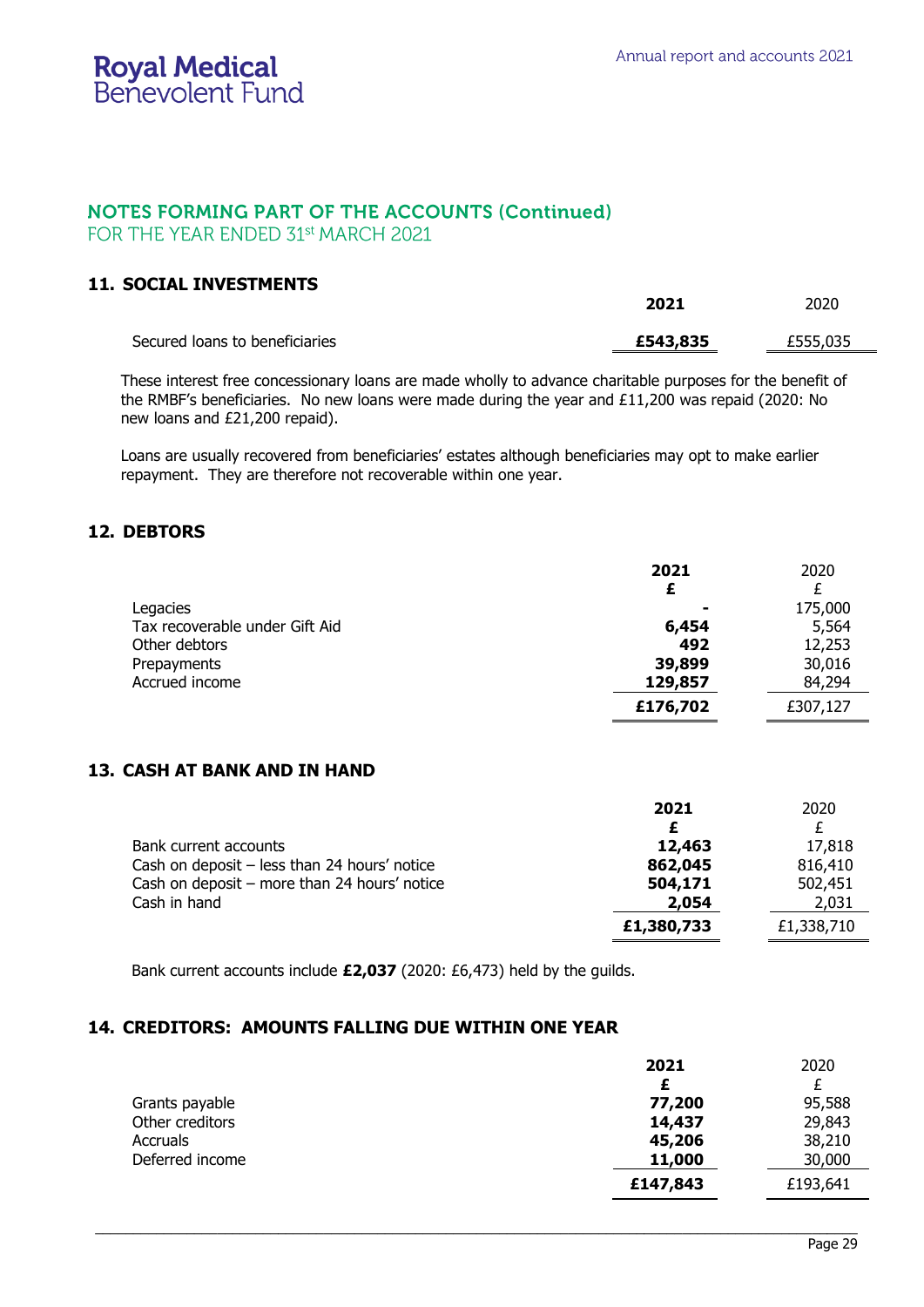# NOTES FORMING PART OF THE ACCOUNTS (Continued)

FOR THE YEAR ENDED 31st MARCH 2021

### **15. UNRESTRICTED RESERVES**

|                                        | <b>Accumulated</b><br>funds | <b>Revaluation</b><br>reserve<br>£ | <b>Designated</b><br>reserve<br>£ | <b>Total</b><br>£ |
|----------------------------------------|-----------------------------|------------------------------------|-----------------------------------|-------------------|
| Balance at 1 <sup>st</sup> April 2019  | 27,791,552                  | 3,931,410                          |                                   | 31,722,962        |
| Net movement in funds                  | (1, 171, 451)               |                                    | ۰                                 | (1, 171, 451)     |
| Transfers between reserves             | 2,337,472                   | (2,437,472)                        | 100,000                           |                   |
| Balance at 31st March 2020             | 28,957,573                  | 1,493,938                          | 100,000                           | 30,551,511        |
| Net movement in funds                  | 4,584,163                   |                                    |                                   | 4,584,163         |
| Transfers between reserves             | (4, 231, 523)               | 4,232,423                          | (900)                             |                   |
| Balance at 31 <sup>st</sup> March 2021 | £29,310,213                 | £5,726,361                         | £99,100                           | £35,135,674       |

The designated reserve has been set up to meet the cost of research into unmet need.

# **16. RESTRICTED FUNDS**

|                                         |                 |                    |            | 2021       | 2020       |
|-----------------------------------------|-----------------|--------------------|------------|------------|------------|
|                                         |                 | <b>Investments</b> | <b>Net</b> | Total      | Total      |
|                                         | <b>No. COIF</b> | at market          | current    | net        | net        |
|                                         | units           | value              | assets     | assets     | assets     |
|                                         |                 | £                  | £          | £          | £          |
| Bessie Jane Giffen Bequest              | 23,921          | 427,978            | (154)      | 427,824    | 354,568    |
| <b>Burney Yeo Bequest</b>               | 35,498          | 635,115            | (90)       | 635,025    | 526,137    |
| Lilla Rose Fund                         | 3,002           | 53,708             | 12,003     | 65,711     | 54,532     |
| The Job Trust                           | 10,314          | 184,541            | 23,917     | 208,458    | 171,538    |
| Essex and Herts Benevolent Fund         | 13,709          | 245,276            | (1,306)    | 243,970    | 203,072    |
| Devon and Exeter Benevolent Medical     |                 |                    |            |            |            |
| Society Fund                            | 3,721           | 66,574             | 1,188      | 67,762     | 54,880     |
| Henry Francis Burdett Memorial Fund     |                 |                    | 19,803     | 19,803     | 19,803     |
| Eastes Permanent Endowment Fund *       | 7,969           | 142,572            | (64)       | 142,508    | 118,167    |
| Tod Endowment Trust **                  |                 |                    | 67,368     | 67,368     | 61,818     |
| Mrs EMM Paton's Trust ***               |                 |                    |            |            | 34         |
| BMA Giving (Back to work hub)           |                 |                    | 14,240     | 14,240     | 20,000     |
| BMA Giving (Covid-19)                   |                 |                    | 6,789      | 6,789      |            |
| Healthcare Workers' Foundation          |                 |                    | 8,674      | 8,674      |            |
| Covid Healthcare Support Appeal         |                 |                    | 2,220      | 2,220      |            |
| Sarah Isabella McClean Charitable Trust |                 |                    |            |            |            |
|                                         | 98,134          | £1,755,764         | £154,588   | £1,910,352 | £1,584,549 |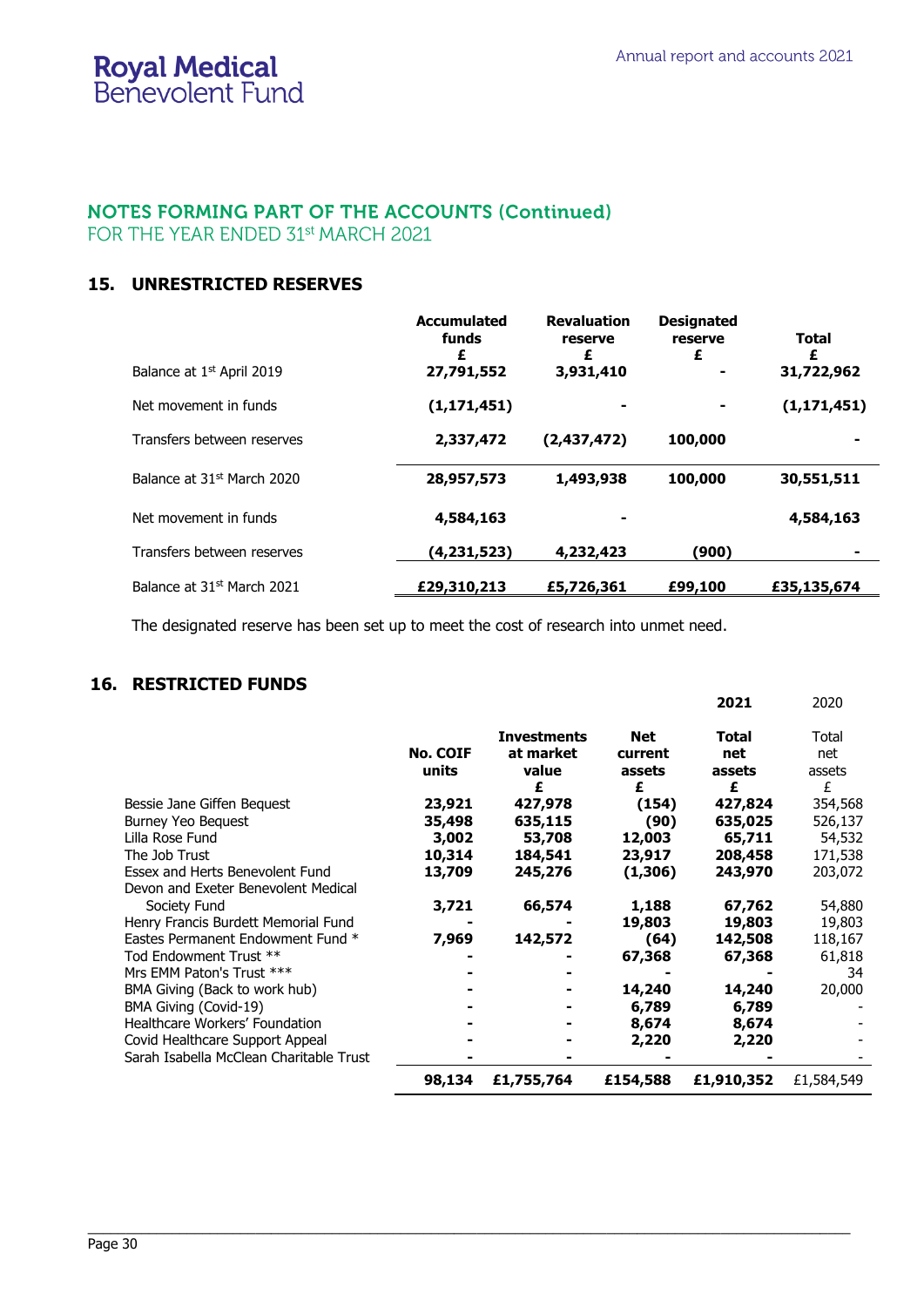### **NOTES FORMING PART OF THE ACCOUNTS (Continued)** FOR THE YEAR ENDED 31st MARCH 2021

### **16. RESTRICTED FUNDS (Continued)**

### **MOVEMENT IN FUNDS**

|                                         |                       | riovement   |                  |                  |                        |
|-----------------------------------------|-----------------------|-------------|------------------|------------------|------------------------|
|                                         | At                    | in market   |                  |                  | At                     |
|                                         | 1 <sup>st</sup> April | value of    | <b>Incoming</b>  | <b>Resources</b> | 31 <sup>st</sup> March |
|                                         | 2020                  | investments | <b>resources</b> | expended         | 2021                   |
|                                         | £                     | £           | £                | £                | £                      |
| Bessie Jane Giffen Bequest              | 354,568               | 73,401      | 15,680           | (15, 825)        | 427,824                |
| <b>Burney Yeo Bequest</b>               | 526,137               | 108,926     | 23,269           | (23, 307)        | 635,025                |
| Lilla Rose Fund                         | 54,532                | 9,211       | 1,968            |                  | 65,711                 |
| The Job Trust                           | 171,538               | 31,650      | 6,770            | (1,500)          | 208,458                |
| Essex and Herts Benevolent Fund         | 203,072               | 42,066      | 8,989            | (10, 157)        | 243,970                |
| Devon and Exeter Benevolent Medical     |                       |             |                  |                  |                        |
| Society Fund                            | 54,880                | 11,418      | 2,439            | (975)            | 67,762                 |
| Henry Francis Burdett Memorial Fund     | 19,803                |             |                  |                  | 19,803                 |
| Eastes Permanent Endowment Fund *       | 118,167               | 24,452      | 5,226            | (5,337)          | 142,508                |
| Tod Endowment Trust **                  | 61,818                |             | 7,500            | (1,950)          | 67,368                 |
| Mrs EMM Paton's Trust ***               | 34                    |             |                  | (34)             |                        |
| BMA Giving (Back to work hub)           | 20,000                |             |                  | (5,760)          | 14,240                 |
| BMA Giving (Covid-19)                   |                       |             | 25,000           | (18, 211)        | 6,789                  |
| Healthcare Workers' Foundation          |                       |             | 25,000           | (16,326)         | 8,674                  |
| Covid Healthcare Support Appeal         |                       |             | 25,000           | (22,780)         | 2,220                  |
| Sarah Isabella McClean Charitable Trust |                       |             | 15,000           | (15,000)         |                        |
|                                         | £1,584,549            | £301,124    | £161,841         | £(137,162)       | £1,910,352             |

**Movement**

This fund was a separate charity with its own trustees who chose to donate funds to the RMBF for restricted purposes. With Charity Commission consent, the Eastes Trust was wound up and part of its net assets transferred to the RMBF and these are designated as the Eastes Permanent Endowment Fund above.

\*\* This fund is a Scottish charity with its own trustees which donates funds to the RMBF for restricted purposes.

\*\*\*This is a separate trust which owns seven properties in St. Andrews, which are let at reduced rents to retired General Medical Practitioners or their widows or dependants. The terms of the Trust Deed state that if there is a surplus of rental income in any year this will be divided equally among the RMBF, the Episcopal Church and the Church of Scotland.

The income of the Bessie Jane Giffen Bequest, the Burney Yeo Bequest and the Lilla Rose Fund consists entirely of dividends on COIF Charities Investment Fund income units. The income of the Job Trust, the Essex and Herts Benevolent Fund, the Devon and Exeter Benevolent Medical Society Fund and the Eastes Permanent Endowment Fund includes dividends on COIF units and small amounts of bank interest. The remaining income came from donations.

The expenditure charged against each restricted fund consists of grants paid to beneficiaries, money advice given and other expenditure made in accordance with the restrictions imposed by the terms of the gift or bequest.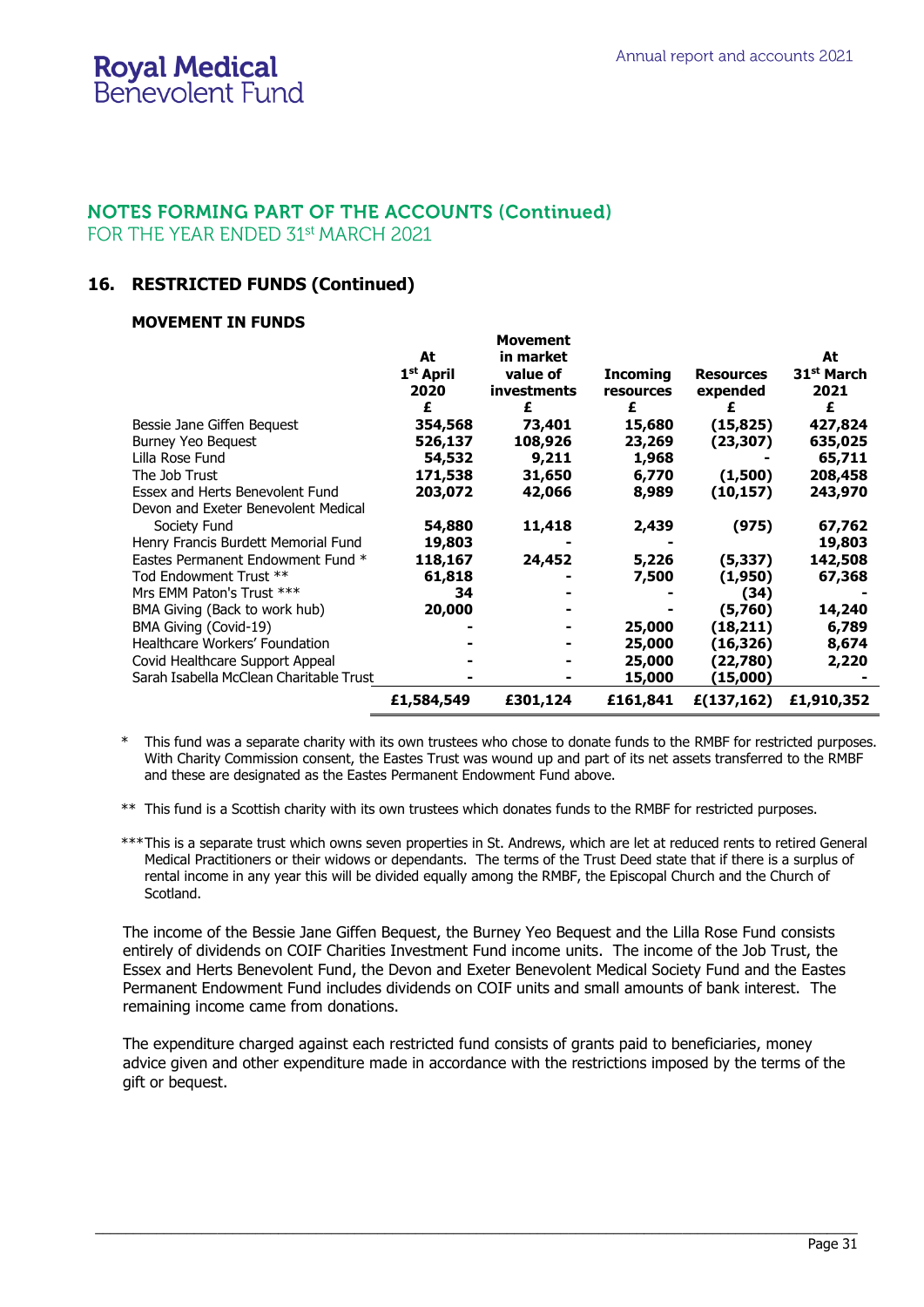# **NOTES FORMING PART OF THE ACCOUNTS (Continued)**

FOR THE YEAR ENDED 31st MARCH 2021

### **16. RESTRICTED FUNDS (Continued)**

### **OBJECTS**

### **Bessie Jane Giffen Bequest**

The fund was established under the will of Bessie Jane Giffen in 1948 and may be applied to provide relief of indigent doctors in such ways as the Trustees think fit.

#### **Burney Yeo Bequest**

This fund was established under the will of Dr Isaac Burney Yeo in 1915 and may be applied to provide annuities for necessitous, aged or disabled persons who are or have been members of the medical profession, their wives, widows, children or dependants.

### **Lilla Rose Fund**

The fund was established by donations. The income arising on the fund may be applied to the payment of nursing home fees.

#### **The Job Trust**

Income from the trust may be applied to assist the daughters of doctors with professional or vocational education.

#### **Essex and Herts Benevolent Fund**

Income from the fund can be applied to assist medical practitioners and their widows who practised in Essex and Hertfordshire.

#### **Devon and Exeter Benevolent Medical Society Fund**

Income from the fund can be applied to assist medical practitioners and their widows who practised in Devon and Exeter.

#### **Henry Francis Burdett Memorial Fund**

Income from the fund can be applied to assist widows and daughters of medical men who have practised either in Warwickshire or Leicestershire.

#### **Eastes Permanent Endowment Fund**

The Eastes Trust Fund represents restricted income donated by the Eastes Trust to the RMBF and can be applied to assist registered members of the medical profession of any age, born of English or Scottish parents, or widows, children and/or full orphans of a member of the profession.

#### **Tod Endowment Trust**

Income from the fund can be applied to allow doctors who have been resident in Scotland and have worked in medicine for at least two years to obtain rest and recuperation in Scotland.

#### **Mrs EMM Paton's Trust**

Income from the fund can be applied to assist retired General Medical Practitioners or their widows or dependants, with a preference for those resident in Scotland.

\_\_\_\_\_\_\_\_\_\_\_\_\_\_\_\_\_\_\_\_\_\_\_\_\_\_\_\_\_\_\_\_\_\_\_\_\_\_\_\_\_\_\_\_\_\_\_\_\_\_\_\_\_\_\_\_\_\_\_\_\_\_\_\_\_\_\_\_\_\_\_\_\_\_\_\_\_\_\_\_\_\_\_\_\_\_\_\_\_\_\_\_\_\_\_\_\_\_\_\_

### **BMA Giving (Back to work hub)**

The fund may be applied to offset the costs of the RMBF Back to Work project.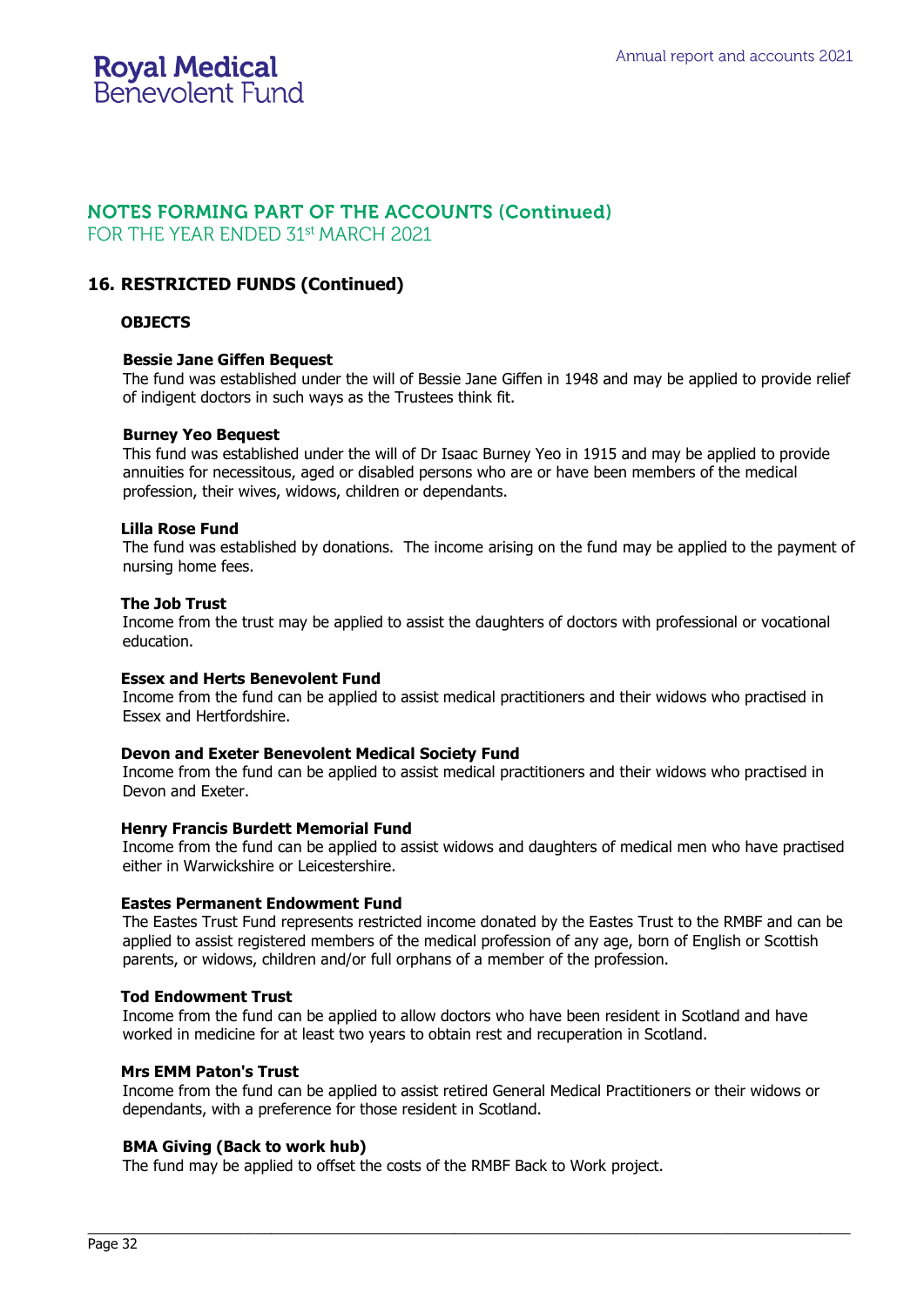# **NOTES FORMING PART OF THE ACCOUNTS (Continued)**

FOR THE YEAR ENDED 31st MARCH 2021

# **16. RESTRICTED FUNDS (Continued)**

### **BMA Giving (Covid-19)**

This grant was to support the RMBF's Covid-19 response fund, helping doctors directly impacted by Covid-19, and to contribute to a British Association of Physicians of Indian Origin (BAPIO) project to support overseas doctors stranded in the UK and unable to work during the pandemic.

### **Healthcare Workers' Foundation**

This grant was to support the RMBF's Covid-19 response fund and supported both medical students and doctors impacted by Covid-19.

### **Covid Healthcare Support Appeal**

This grant was to support the RMBF's Covid-19 response fund and supported doctors impacted by Covid-19.

### **Sarah Isabella McClean Charitable Trust**

This donation was made in support of DocHealth, to whom the funds were remitted shortly after receipt.

### **COMPARATIVE MOVEMENT IN FUNDS**

|                                     |                  | Movement    |           |                  |                 |
|-------------------------------------|------------------|-------------|-----------|------------------|-----------------|
|                                     | At               | in market   |           |                  | At              |
|                                     | $1st$ April 2019 | value of    | Incoming  | <b>Resources</b> | 31st March 2020 |
|                                     |                  | investments | resources | expended         |                 |
|                                     |                  | £           | £         | £                | £               |
| Bessie Jane Giffen Bequest          | 366,969          | (12, 419)   | 12,278    | (12,260)         | 354,568         |
| <b>Burney Yeo Bequest</b>           | 544,479          | (18,431)    | 18,221    | (18, 132)        | 526,137         |
| Lilla Rose Fund                     | 54,550           | (1, 559)    | 1,541     |                  | 54,532          |
| The Job Trust                       | 174,058          | (5,355)     | 5,335     | (2,500)          | 171,538         |
| Essex and Herts Benevolent Fund     | 210,317          | (7, 117)    | 7,049     | (7, 177)         | 203,072         |
| Devon and Exeter Benevolent Medical |                  |             |           |                  |                 |
| Society Fund                        | 54,900           | (1,932)     | 1,912     |                  | 54,880          |
| Henry Francis Burdett Memorial Fund | 19,803           |             |           |                  | 19,803          |
| Eastes Permanent Endowment Fund     | 122,052          | (4, 138)    | 4,097     | (3,844)          | 118,167         |
| <b>Tod Endowment Trust</b>          | 61,806           |             | 7,500     | (7, 488)         | 61,818          |
| Mrs EMM Paton's Trust               | 1,369            |             |           | (1, 335)         | 34              |
| BMA Giving (Back to work hub)       |                  |             | 20,000    |                  | 20,000          |
|                                     | £1,610,303       | E(50, 951)  | £77,933   | E(52,736)        | £1,584,549      |

### **17. PENSION SCHEME**

The RMBF operates a defined contribution plan for all eligible employees who do not opt out of the pension scheme. Contributions are made by both employer (at 15% of pensionable salary) and employees at variable levels. Once the contributions have been paid the RMBF has no further payment obligations.

The assets of the scheme are held separately from those of the RMBF in an independently administered pension trust.